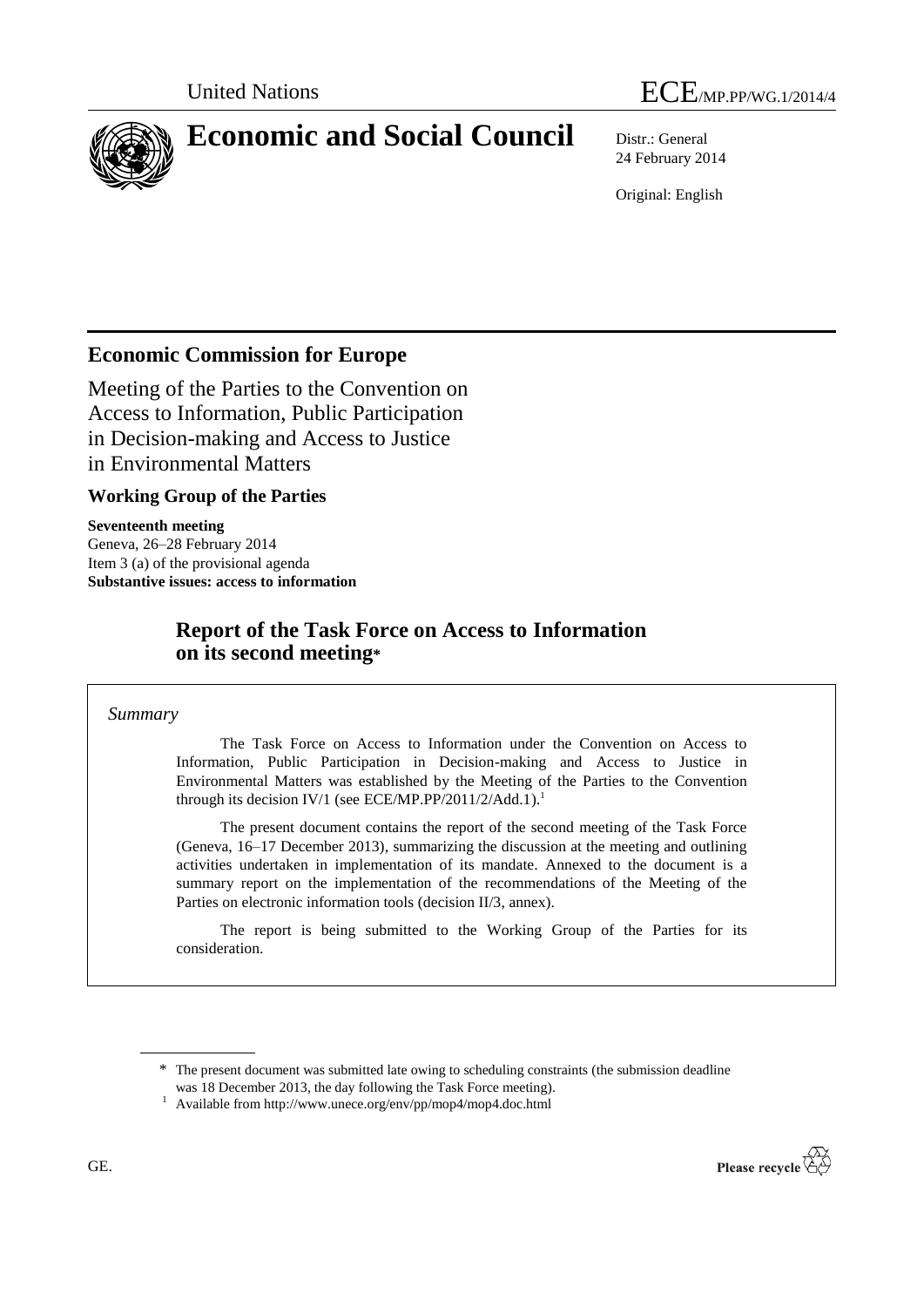# Contents

|       |                                                                                          | Paragraphs | Page           |
|-------|------------------------------------------------------------------------------------------|------------|----------------|
|       |                                                                                          | $1 - 6$    | 3              |
| Ι.    |                                                                                          | $7 - 8$    | 3              |
| Π.    | Public access to environmental information in the specific sectors: sharing good         | $9 - 30$   | $\overline{4}$ |
|       | A.                                                                                       | $10 - 16$  | $\overline{4}$ |
|       | <b>B.</b>                                                                                | $17 - 23$  | 6              |
|       | C.                                                                                       | $24 - 29$  | 7              |
|       | D.                                                                                       | 30         | 8              |
| III.  | The current use of electronic information tools in the Convention's                      | $31 - 37$  | 8              |
| IV.   | The Aarhus Clearinghouse for Environmental Democracy: the role of                        | $38 - 42$  | 10             |
| V.    | Activities under other international forums dealing with access to                       | $43 - 49$  | 11             |
| VI.   | Building capacities in providing access to environmental information:                    | $50 - 53$  | 13             |
| VII.  |                                                                                          | $54 - 55$  | 14             |
| VII.  |                                                                                          | 56         | 14             |
| Annex |                                                                                          |            |                |
|       | Summary report on the results of the survey on the implementation of the recommendations |            | 15             |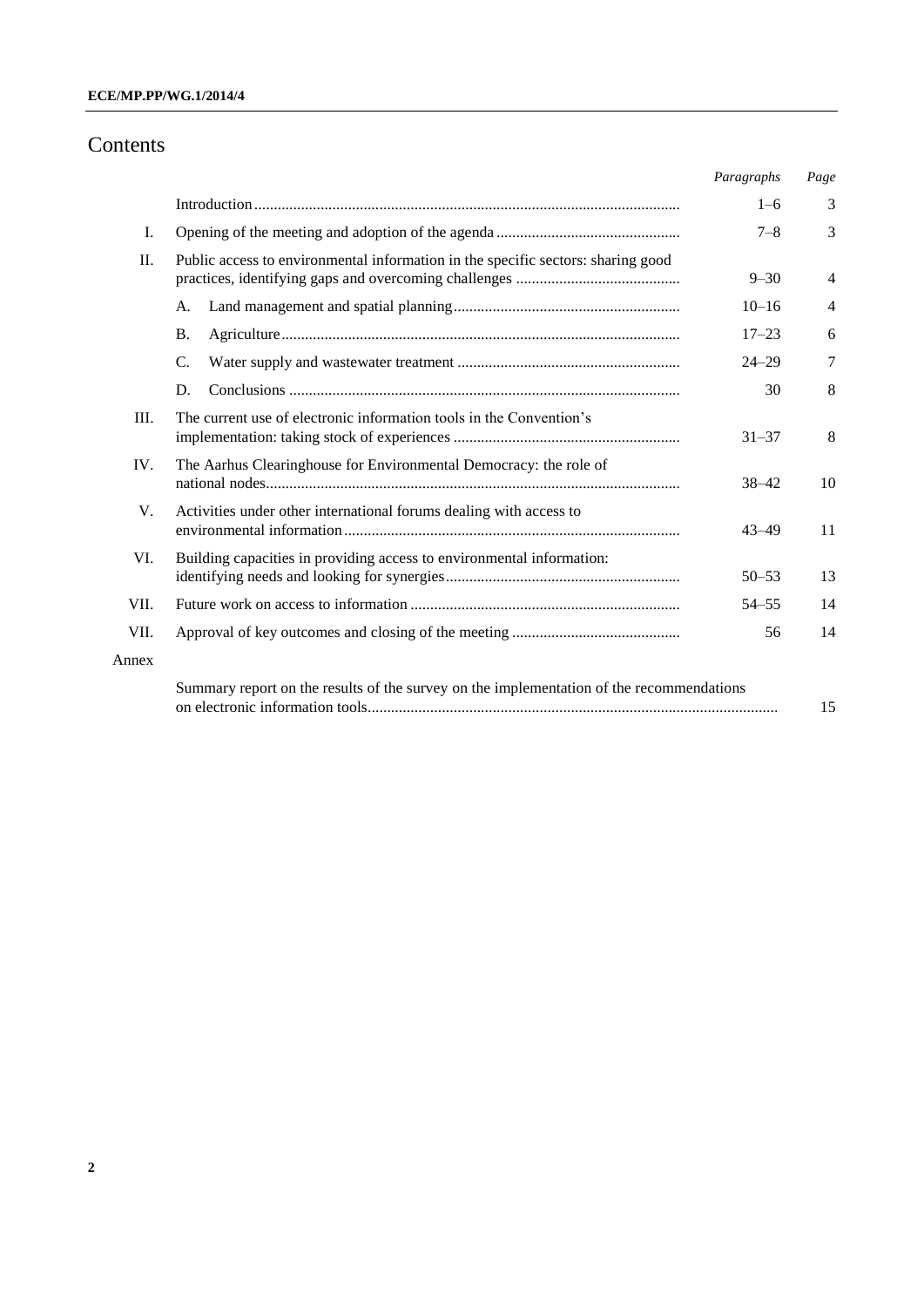# **Introduction**

1. The second meeting of the Task Force on Access to Information, established by decision IV/1 of the Meeting of the Parties to the Convention on Access to Information, Public Participation in Decision-making and Access to Justice in Environmental Matters (Aarhus Convention) (see ECE/MP.PP/2011/2/Add.1),<sup>2</sup> was held in Geneva, Switzerland, on 16 and 17 December 2013.<sup>3</sup>

2. The meeting was attended by experts designated by the Governments of Albania, Armenia, Austria, Azerbaijan, Belarus, France, Georgia, Greece, Kyrgyzstan, Malta, the Republic of Moldova, Romania, Serbia, the former Yugoslav Republic of Macedonia, Tajikistan and Ukraine. The European Commission was present on behalf of the European Union (EU). Representatives from the European Environmental Agency (EEA) and the European Investment Bank (EIB) were also present.

3. Representatives of the United Nations Conference on Trade and Development (UNCTAD), the United Nations Environment Programme, the United Nations Division for Public Administration and Development Management (via audio link), the United Nations Initiative on Global Geospatial Information Management (via video link ) and the Organization for Security and Co-operation in Europe (OSCE) also took part in the meeting. Staff from the United Nations Economic Commission for Europe (ECE) representing the secretariats of the Protocol on Water and Health to the Convention on the Protection and Use of Transboundary Watercourses and International Lakes (Water Convention), the Joint Task Force on Environmental Indicators, the Working Group on Environmental Monitoring and Assessment and Housing and Land Management Unit were present at the meeting.

4. A representative of the Regional Environmental Centre for Central and Eastern Europe (REC) also attended the meeting.

5. The following non-governmental organizations (NGOs), many of which coordinated their input within the framework of the European ECO Forum, were represented at the meeting: Ecohome (Belarus); European Environmental Bureau (Belgium), on behalf of the European ECO Forum; Justice and Environment; Independent Ecological Expertise (Kyrgyzstan); Volgograd Ecopress Information Centre (Russian Federation); Zoï Environment Network (Switzerland), and Green Dossier (Ukraine).

6. Also present at the meeting were representatives of the Aarhus Centres in Armenia and Kazakhstan, a number of organizations representing academia, the private sector, legislators and others.

# **I. Opening of the meeting and adoption of the agenda**

7. The Task Force Chair, Ms. Valentina Tapis (Republic of Moldova), opened the meeting*.*

8. The Task Force adopted its agenda for the meeting as set out in document AC/TF.AI-2/Inf.1/Rev.1.

 $2$  Available from http://www.unece.org/env/pp/mop4/mop4.doc.html

<sup>3</sup> Documents for the Task Force meeting, the list of participants, statements and presentations are available online fro[m http://www.unece.org/env/pp/aarhus/tfai2.html](http://www.unece.org/env/pp/aarhus/tfai2.html)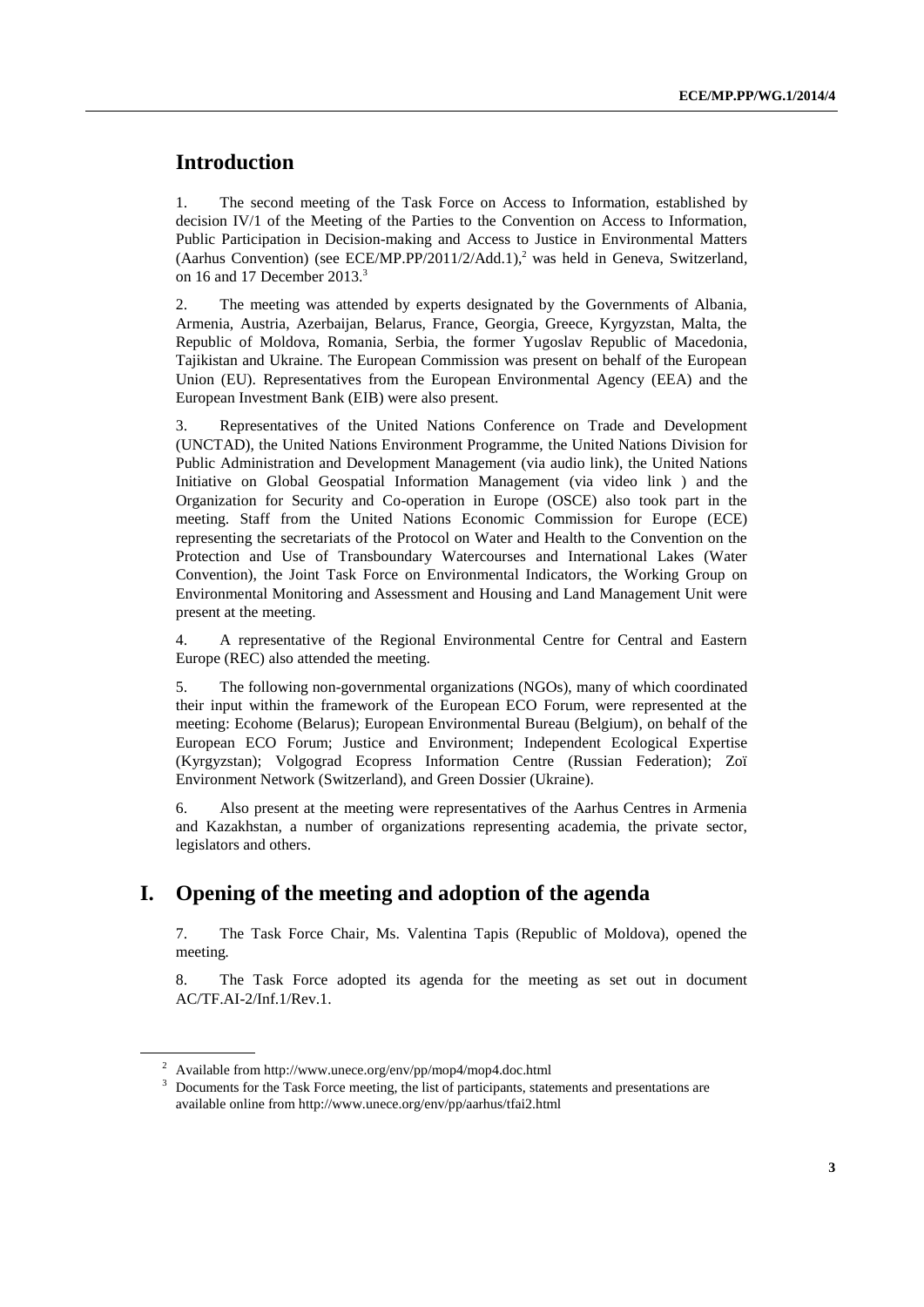# **II. Public access to environmental information in the specific sectors: sharing good practices, identifying gaps and overcoming challenges**

9. The Chair recalled the mandate of the Task Force as set out in decision IV/1, and proposed to discuss public access to environmental information in specific sectors, such as land management and spatial planning, agriculture and water supply and wastewater management.

#### **A. Land management and spatial planning**

10. Participants shared good practices, identified gaps in and addressed challenges regarding public access to environmental information in the area of land use and spatial planning.

11. The representative of Armenia stressed the importance of public access to information at an early stage of decision-making on environmental matters covered by articles 6 and 7 of the Convention. That should be done before prior approval of land allocation, land auctioning and adoption of or changes to spatial plans, land-use schemes or land zoning in the adequate, timely and effective manner. It was also important to balance public and State interests with individual property interests in spatial planning.

12. The representative of the European Commission informed participants about implementation of Directive 2007/2/EC of the European Parliament and of the Council of 14 March 2007 establishing an Infrastructure for Spatial Information in the European Community (INSPIRE). The Directive provided a framework for a data spatial infrastructure based on principles such as one-time data collection and data interoperability. The infrastructure included an institutional framework, technical standards, fundamental data sets and data services. Thirty-four data themes, including soil, land use, environmental monitoring facilities, natural risk zones, habitats and biotopes, were covered by INSPIRE, although the quality of information and missing information were not addressed there. Sharing of data sets by member States might be accompanied by requirements under national law conditioning their use. The extent of sharing might be limited when it would compromise the course of justice, public security, national defence or international relations. Public access to spatial data sets and services might also be limited on wider grounds in line with Directive 2003/4/EC on public access to environmental information. INSPIRE had demonstrated its usefulness in a wide range of activities, such as environmental and health impact assessments, disaster and risk management, spatial planning, water management and transport. The progress in its implementation was monitored through special reports, public consultations and an electronic forum.<sup>4</sup>

13. The participants were also informed by a representative of the ECE Housing and Land Management Unit about the Strategy for Sustainable Housing and Land Management in the ECE region for the period 2014–2020 (see ECE/HBP/173) adopted by the ECE Committee on Housing and Land Management (ministerial meeting) in October 2013.<sup>5</sup> Its several objectives related to access to information and public participation could be implemented building on the experience of the Aarhus Convention. The Task Force was encouraged to cooperate with the relevant delegates of the ECE Committee on Housing and

<sup>4</sup> For more information, se[e http://inspire.ec.europa.eu/](http://inspire.ec.europa.eu/)

<sup>5</sup> Available fro[m http://www.unece.org/index.php?id=32586](http://www.unece.org/index.php?id=32586)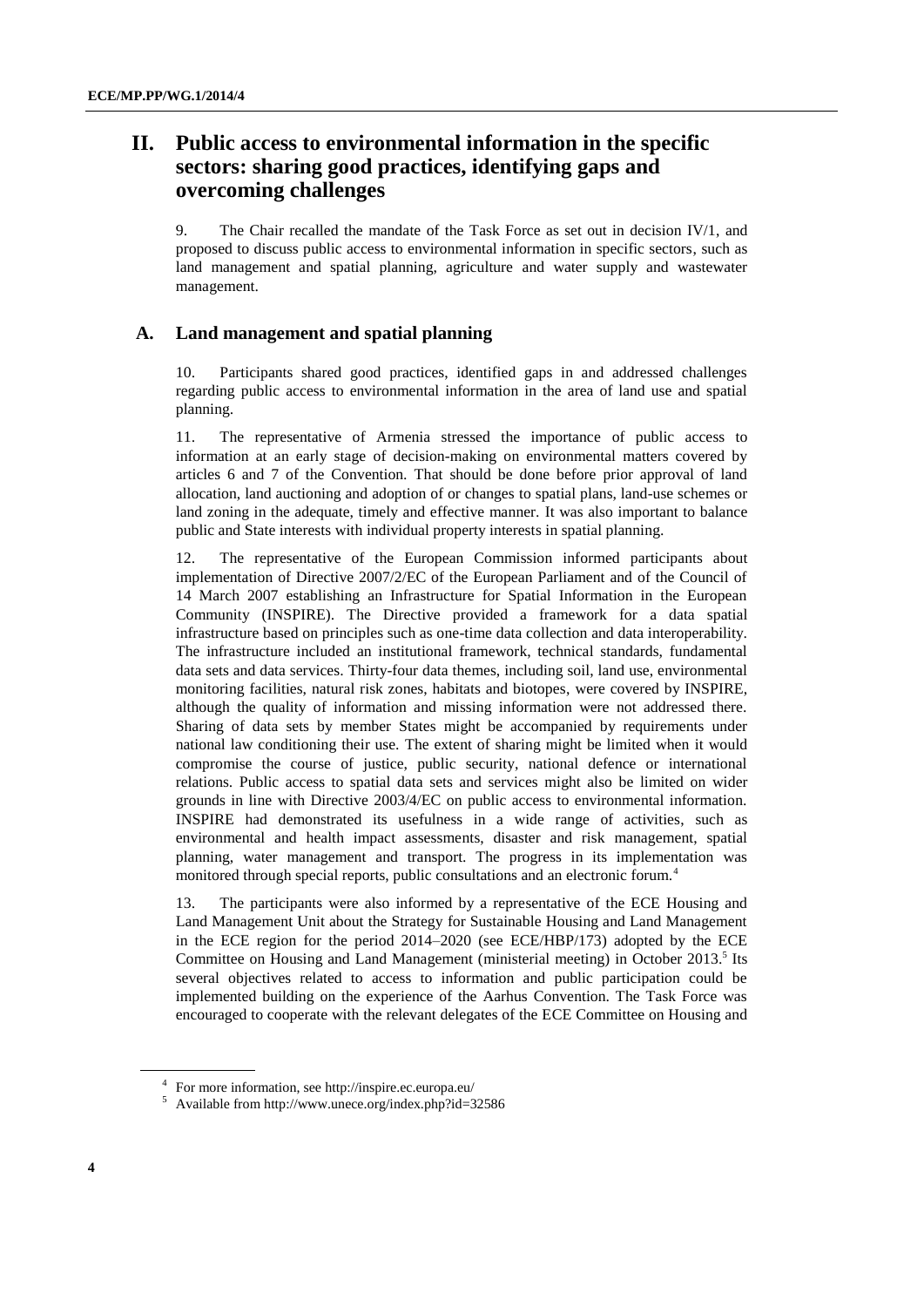Land Management at the national level to facilitate access to information and public participation in spatial planning and land management.

14. A representative of Justice and Environment, a network of European public interest environmental lawyers, presented the findings of a comparative study<sup>6</sup> carried out in six EU member States. The study showed that either the range of participants or various elements of participation in spatial planning procedures were limited in the countries examined. In particular, in some cases the public was only able to access the relevant information too late, or could not access sufficient background information, or had too short a time to provide their comments, or else guarantees for taking the public's comments into consideration in the decision-making were totally missing. Access to information at all stages of the complex multi-level procedure of spatial planning and then of decisionmaking on specific activities should be straightforward and needed further improvement.

15. A representative of the NGO Independent Ecological Expertise shared practical experience regarding public access to environmental information in the area of natural resource management and spatial resource planning in Kyrgyzstan. A lack of communication with the local population and proper public access to information were an important cause of unfounded rumours and social-environmental conflicts. The lack of an effective environmental monitoring system, the fragmentary and non-systematic nature of available information and limited access to maps remained a challenge to effective decision-making. At the same time, the representative of Kyrgyzstan highlighted the country's efforts to enhance public access to national reports on the state of the environment and the texts of legislation and other legal information relating to the environment.

16. The following issues were highlighted during the discussion:

(a) More public discussions and other forms of public participation were needed in spatial planning procedures as covered by article 7 of the Convention. The procedure should be simple and accessible to the public and should not have merely a formal character. Access to documents relevant to spatial planning, especially at the provincial and local levels, and the information flow should be straightforward;

Access to information at all stages of the complex decision-making procedure was crucially important, as it could ensure better public input and facilitate further decisionmaking on specific activities;

(c) Maps containing environmental information should be publicly accessible;

(d) The public should have access to geo-visualized information, including on seismic and other environmental risks as well as radioactive pollution;

Quality, comparability and timeliness of environmental information should be monitored and further improved through clear procedures.

#### **B. Agriculture**

17. Participants shared good practices, identified gaps in and addressed challenges in public access to environmental information in the agricultural sector.

<sup>6</sup> Available from

[http://www.justiceandenvironment.org/\\_files/file/2013/Land%20use%20planning%20and%20access.](http://www.justiceandenvironment.org/_files/file/2013/Land%20use%20planning%20and%20access.pdf) [pdf](http://www.justiceandenvironment.org/_files/file/2013/Land%20use%20planning%20and%20access.pdf)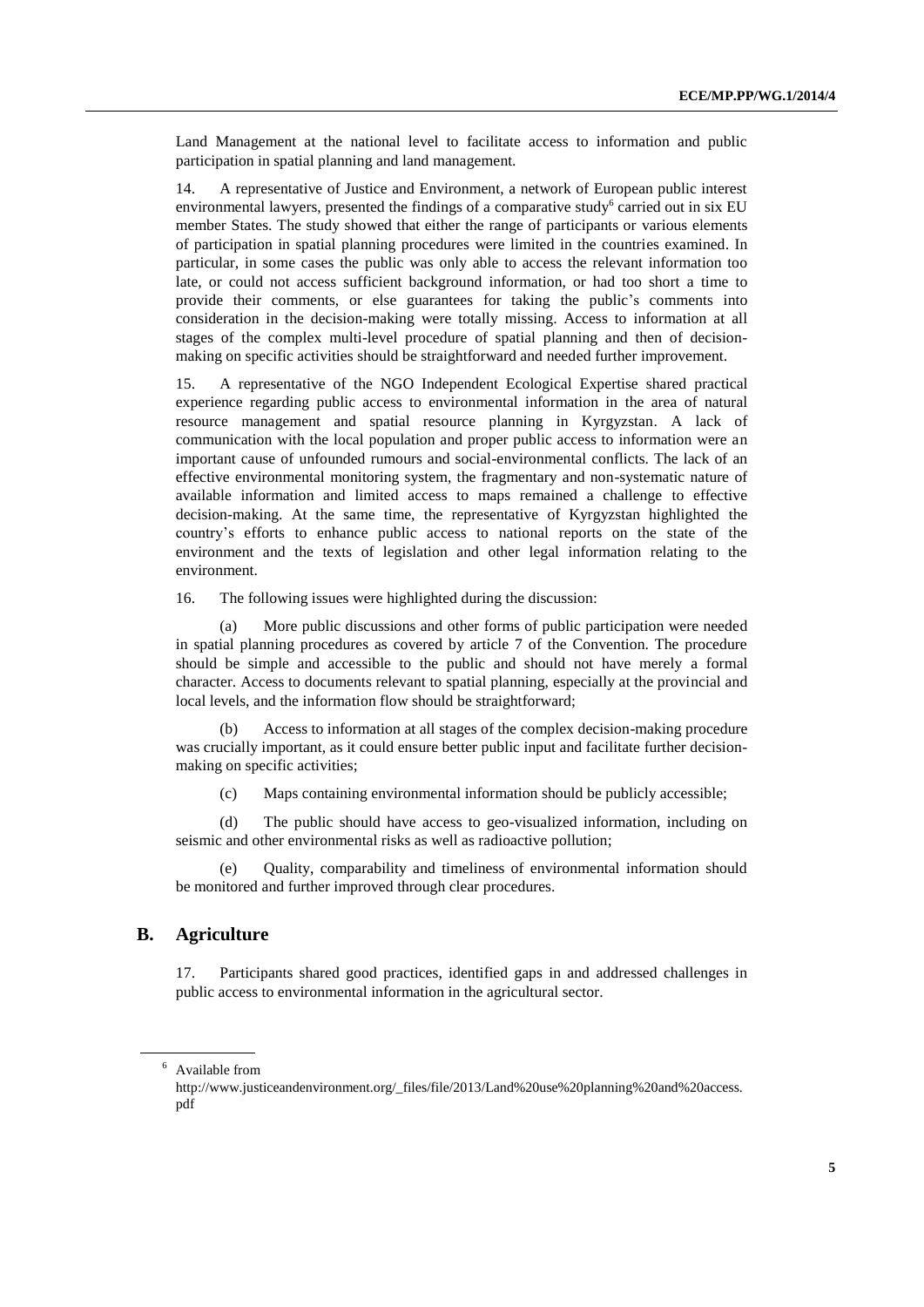18. The representative of France informed the meeting about a project to introduce eco-labelling for agricultural products and provide sufficient product information to enable consumers to make informed environmental choices in accordance with article 5, paragraph 8, of the Convention. The project comprised five components: (a) a legal framework: (b) a multi-stakeholder platform developing a methodological approach; (c) establishment of a database and research programme; (d) a pilot implementation launched in 2011 involving about 170 businesses; and (e) outreach at the European and international levels. The repository of all labelled products<sup>7</sup> contained a publicly accessible database based on the life cycle of the product, ${}^{8}$  its carbon footprint — estimated using a multi-criteria approach — and similar indicators for the same product family. The outcomes of the project had been reported nationwide in November 2013.<sup>9</sup> In 2014, the European Commission had launched a similar second pilot phase of product environmental footprinting for feed, food, drink and related products to develop specific Product Environmental Footprint Category Rules (PEFCRs).<sup>10</sup>

19. A representative of Green Dossier spoke on access to information on organic agriculture and the transparency of agricultural information in Ukraine. The public was increasingly demanding information about land-use plans in general and their surrounding habitats, the possible impact of planned specific activities on the environment and health and the quality of agricultural products used. However, not all of that information was available as required by the Convention. The information was mainly distributed through specialized websites and traditional information and communication channels. Journalists also played a significant role in informing the public. Tools such as labelling and certification, social networks, fairs and exhibitions were also in use. Nevertheless, NGOs and international technical assistance projects continued to be the main distributors of such information. The public authorities were encouraged to undertake more coherent policymaking in the agricultural sector, to fully implement the related awareness-raising plans and to provide proper information access to the local population.

20. The representative of the UK Pesticides Campaign drew attention to the crucial importance of access to information on the use of pesticides for those living near sprayed fields. Such residents were subject to high pesticide exposure over the long term and comprised a vulnerable group needing specific consideration when assessing the acute and chronic health effects of pesticides. Article 67 of Regulation (EC) No. 1107/2009 of the European Parliament and of the Council of 21 October 2009 concerning the placing of plant protection products on the market<sup>11</sup> and articles 4 and 5 (in particular, article 5, paragraph 1 (c)), of the Convention, gave residents the legal right to full and direct access to all relevant and necessary information about crop-spraying in their locality, including prior notification before any spraying. Most importantly, the use of pesticides had to be prohibited in the locality of homes, schools and playgrounds. The Task Force was called on to continue considering the issue and to develop practical solutions to address it.

21. Some participants expressed the view that the progress in the implementation of the Convention's Protocol on Pollutant Release and Transfer Registers (Protocol on PRTRs) might help to advance access to information in the agricultural sector and the use of plantprotection products.

- <sup>10</sup> More information is available from
- [http://ec.europa.eu/environment/eussd/smgp/product\\_footprint.htm](http://ec.europa.eu/environment/eussd/smgp/product_footprint.htm)  $11$  Available fro[m http://eur](http://eur-lex.europa.eu/LexUriServ/LexUriServ.do?uri=CELEX:32009R1107:EN:NOT)[lex.europa.eu/LexUriServ/LexUriServ.do?uri=CELEX:32009R1107:EN:NOT](http://eur-lex.europa.eu/LexUriServ/LexUriServ.do?uri=CELEX:32009R1107:EN:NOT)

<sup>&</sup>lt;sup>7</sup> Se[e http://affichage-environnemental.afnor.org/](http://affichage-environnemental.afnor.org/)

<sup>8</sup> More information is available fro[m http://www.ademe.fr/agribalyse](http://www.ademe.fr/agribalyse)

<sup>9</sup> Se[e http://www.developpement-durable.gouv.fr/Bilan-au-Parlement-de-l.html](http://www.developpement-durable.gouv.fr/Bilan-au-Parlement-de-l.html)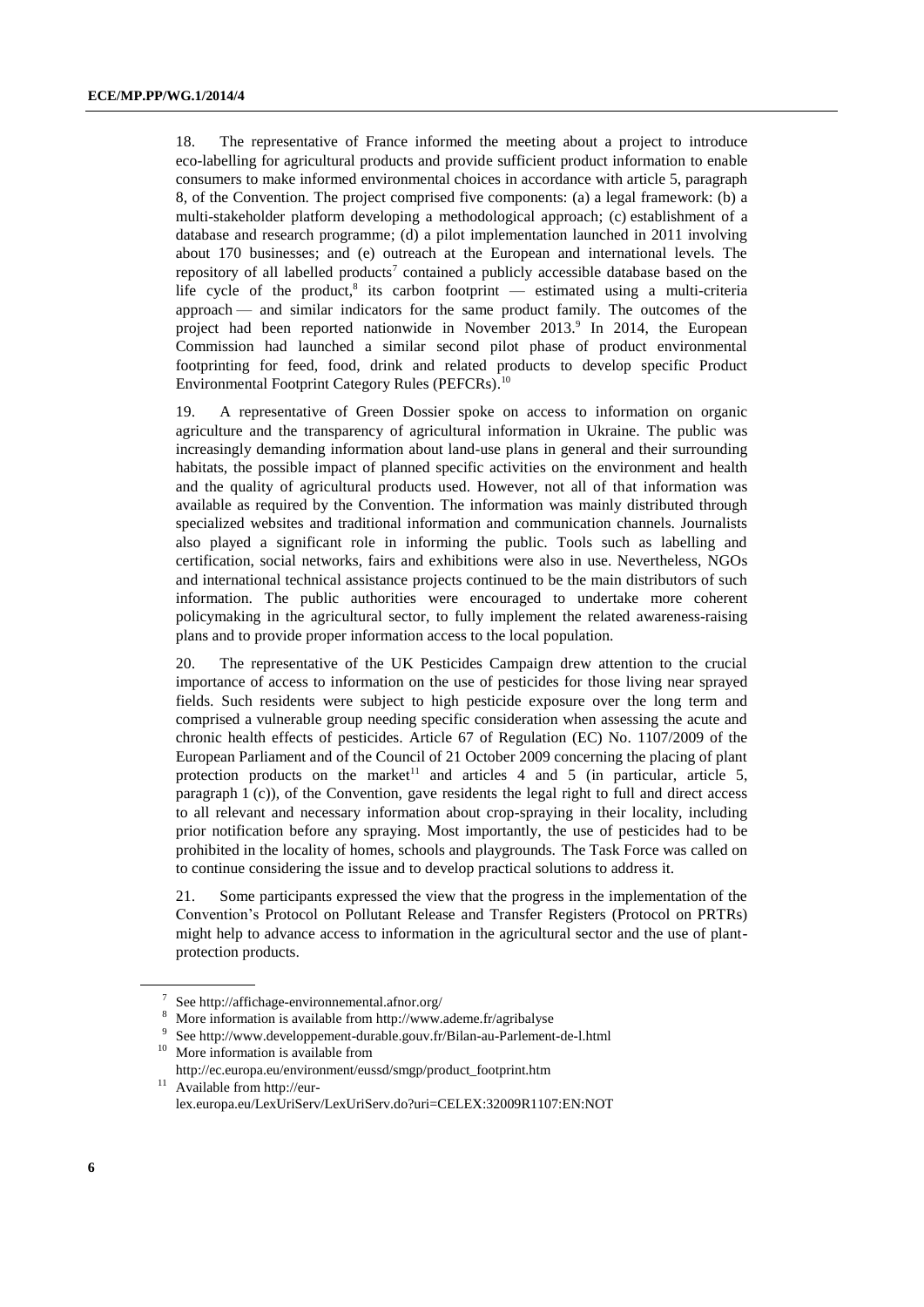22. It was stressed that sufficient product information should be made available to the public in a manner that involved clear products names, labelling and language that should not mislead consumers.

23. Access to environmental information in the agricultural sector, including with regard to genetically modified organisms, had become increasingly important to further development of the international market for organic agricultural products.

#### **C. Water supply and wastewater treatment**

24. Participants shared good practices, identified gaps in and addressed challenges to public access to environmental information in the water supply and wastewater sector.

25. The representative of Albania reported an increasing interest of the public in access to information and participating in developing strategies, policies, plans and legislation, including in the water sector. The New National Strategy for Water Supply and Sewage for 2011–2017 served as an example of a strategy developed with a wide public information and participation campaign. Another example of public engagement creating an incentive to improve the water services was a report on citizens' perceptions of the quality of water supply and sewerage services. That report had proven to be a useful tool for a multi-stakeholder dialogue on water issues, increasing consumer protection and monitoring customers' perception. The report's preparation had been based on a citizen's report-card approach that helped gather the feedback from the stakeholders. Most of the water supply and sewerage utilities also used websites to communicate information on tariffs, relevant legislation and other information. Decision-making procedures on building wastewater treatment plants provided for access to information and public participation at an early stage of project proposals, as well as later in the context of the environmental impact assessment (EIA).

26. Armenia said that the public was also granted access to the draft strategies, programmes, river basins plans and standards in the water management sector, as well as permitting documents on the particular use of the water resources. Information about water pollution could be collected by the relevant public authorities from polluters and witnesses of such situations. The public also had access to the relevant cadastre information and maps. The hydrometeorological and health authorities were recognized as important providers of environmental information in that sector.

27. Representatives of the Global Legislators Organisation Europe (GLOBE Europe) and the ECE secretariat highlighted the relevance of the Protocol on Water and Health to the Water Convention for the discussion. According to the Protocol, public authorities were required to make available to the public (a) information on the establishment of targets and the development of water management plans; (b) information on the establishment, improvement and maintenance of surveillance and early warning systems; and (c) information on surveillance and early-warning systems. In the event of an imminent threat to public health from water-related disease, Parties were also required to disseminate to the members of the public who might be affected all information that was held by a public authority and that could help the public to prevent and mitigate such a threat.

28. The ECE secretariat reported that the analysis of national summary reports submitted to the Meeting of the Parties to the Protocol in 2013 showed that, despite some progress over the past three years in public access to information about target setting and reporting under the Protocol, those areas remained a challenge. In particular, information on water-related disease outbreaks to be communicated to the public was often missing. Waterborne outbreaks were reported only in a few countries. No information was provided for other exposure routes such as recreational or irrigation waters.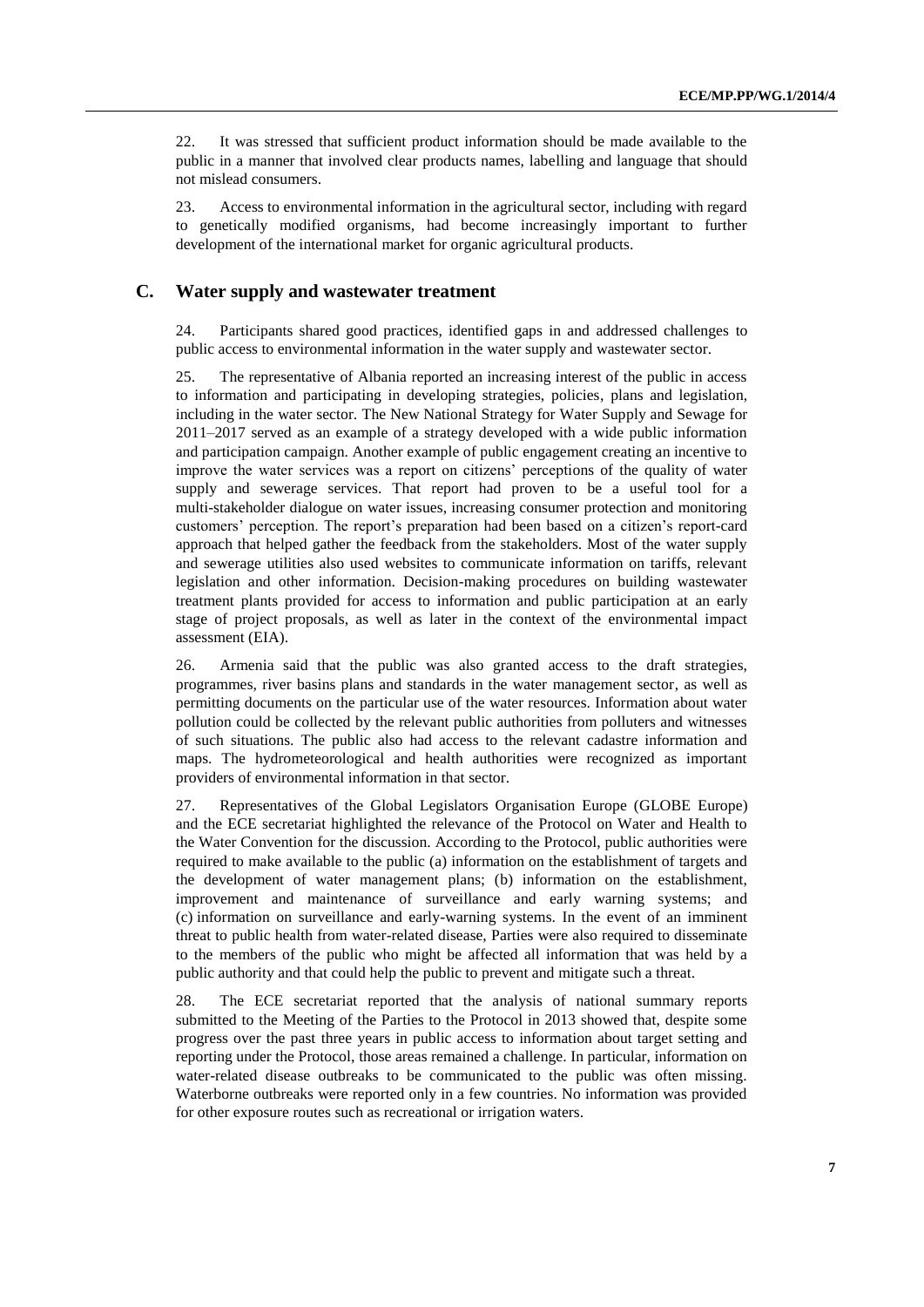29. The representative of GLOBE Europe flagged the establishment of the Clearinghouse dedicated to the Protocol on Water and Health in the Republic of Moldova and the approval of four additional targets related to the publication of data and information. The public interest should play a leading role for a final decision on public access to information. The public was generally interested in information on water supply services quality, including water quality, draft and adopted plans, programmes, strategies and projects, the quality of bottled drinking water, sanitation and hygiene. The quality of water in springs and wells also remained important, especially for the rural population. While some information could be provided by water supply companies through their websites and upon request, the information flow between operators and public authorities as well as inter-agency cooperation to facilitate data creation, its adequate flow, management and public access should be further improved.

#### **D. Conclusions**

30. With regard to public access to environmental information in the specific sectors considered, the Task Force:

(a) Took note of the experiences, including existing challenges, shared by Albania, Armenia, France, the EU, Kyrgyzstan, the Republic of Moldova and Ukraine in providing public access to environmental information in the area of land management and spatial planning, agriculture and water supply and wastewater treatment;

(b) Encouraged Parties, Signatories and other interested States to stimulate authorities responsible for land administration, spatial planning, agriculture, water management and health issues to provide wider access to environmental information, in particular to the priority types of information (as provided for in decision II/3), which should be made available online;

(c) Noted that the following issues would need further consideration by the Task Force: timely and full access to information related to complex decision-making procedures such as spatial planning, product-related environmental information, information on pesticides used in crop spraying and on other issues relevant to the agricultural sector, information on water supply and wastewater discharge at the provincial and local level, in particular in rural areas and statistical information related to environmental matters;

(d) Highlighted the need for providing a timely and adequate response to the requests by the public on access to environmental information.

# **III. The current use of electronic information tools in the Convention's implementation: taking stock of experiences**

31. Participants were invited to discuss the effective use of electronic information tools with a view to sharing good practices in the implementation of the recommendations contained in decision II/3, linking the dissemination of environmental information, e-government and open government data initiatives and establishing a meta-register of environmental information.

32. The Task Force took note of the preliminary summary report on the results of the survey on the implementation of the recommendations of the Meeting of the Parties on electronic information tools (decision II/3, annex) (AC/TF.AI-2/Inf.2) and its accompanying document (AC/TF.AI-2/Inf.2/Add.1) and agreed to provide comments on the report by 17 January 2014 (see annex for revised summary report).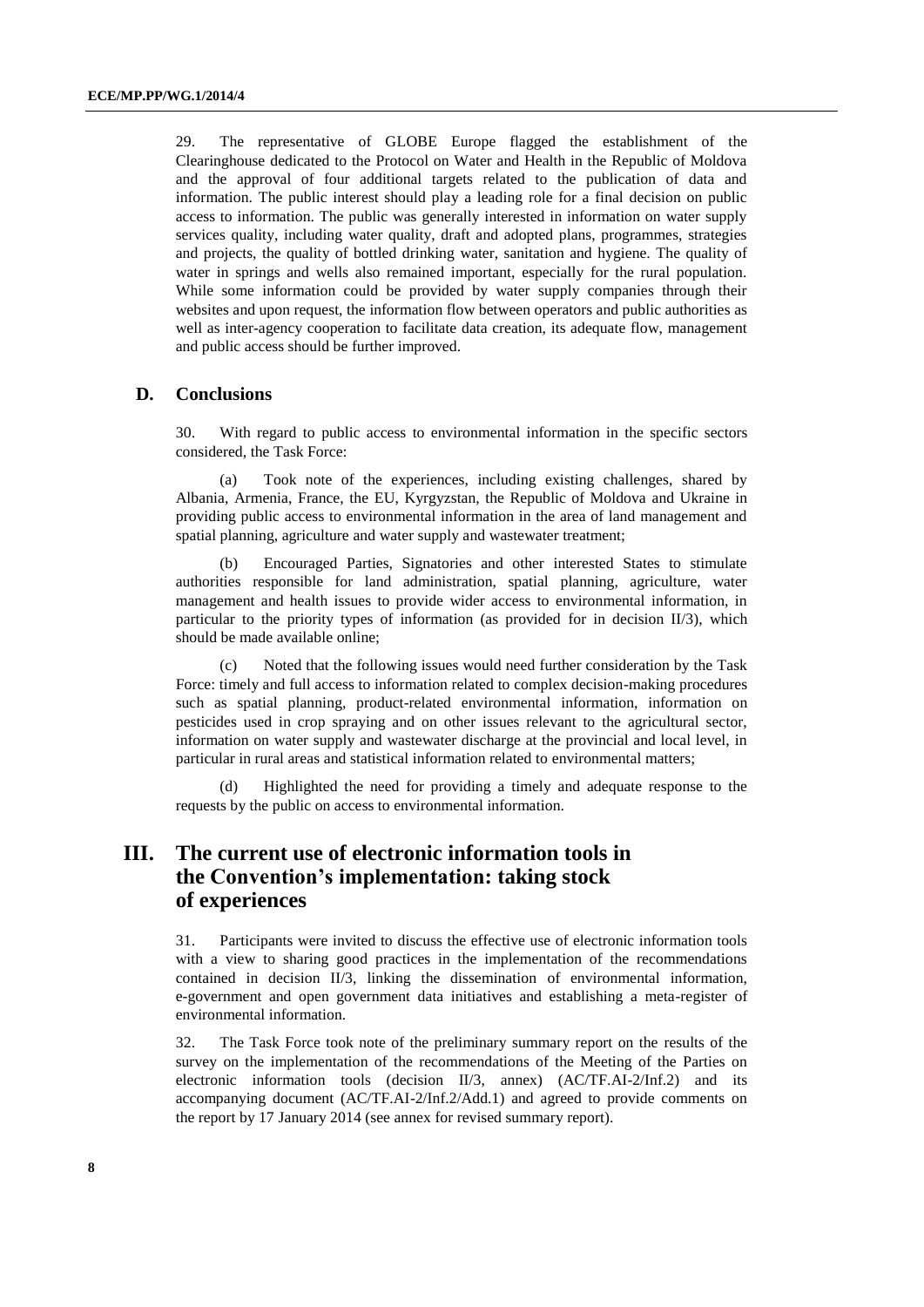33. A representative of EEA reported on progress in the development of the shared environmental information system (SEIS) and regular environment assessment since the seventh "Environment for Europe" Ministerial Conference (Astana, 21–23 September 2011). SEIS, through its content, infrastructure and cooperation, as well as principles, provided wide opportunities to advance the quality analyses and assessment on environmental and sustainable development matters and to increase public accessibility of environmental information through the Internet. That had been noticeable in some countries during the preparation of their reports on the state of the environment on the basis of core indicators and data flows, or in the implementation of policy, legal and network initiatives and SEIS-related projects as well as within global and regional processes. Nevertheless, progress in SEIS implementation remained uneven and information remained patchy. Actions should be taken to establish joint responsibility to monitor overall progress in SEIS and regular reporting to provide for the division of the responsibilities and ownership across the reporting chain (i.e., while preparing the reports on the state of the environment). A SEIS Cookbook and checklist aimed at advancing that process<sup>12</sup>.

34. The ECE secretariat provided information on the work undertaken under the ECE Monitoring and Assessment Programme within the framework of the Joint Task Force on Environmental Indicators and the Working Group on Environmental Monitoring and Assessment. The work had been done in the context of SEIS, and focused on supporting the production and sharing of environmental indicators, enhancing capacities for the preparation of indicator-based reports on the state of the environment and the preparation of other environment assessments and supporting the use of modern technologies for environmental information presentation. Some progress had been achieved in countries of South-Eastern and Eastern Europe, the Caucasus and Central Asia in producing indicators adopted by the Joint Task Force and making them publicly available online. Priority areas for increasing the accessibility of environmental information could include the production and sharing of data (indicators) in common formats, improvements in the descriptive part of the reports on the state of the environment and increasing the visibility of the reports on ministerial websites.

35. A representative of Austria pointed out the importance of public access to environmental information in an electronic form (e-Environment) and the possible benefits of synergies with the implementation of INSPIRE, the EU Copernicus programme, SEIS and Open Government Data as an integral part of the National e-Government Strategy (Platform Digital Austria). The Austrian Coordination Centre for Environmental Information played a key role in facilitating proper information exchange and implementation in that area. A national Open Government Data portal $^{13}$  had been launched in 2012, providing access to open data and open documents. That portal would also serve as a central environmental information portal (one-stop-shop), comprising data and information from all administrative levels.

36. Representatives of Serbia reported on the development of the national Ecoregister,<sup>14</sup> a meta-register of environmental information set up with the support from OSCE. The project was being implemented with the active engagement of environmental NGOs through questionnaires and consultations. Ecoregister comprised environmental information and data collected and maintained by responsible public authorities at the national and local levels on the state of all segments of the environment. Information on access to justice and court decisions would be also included. For the information that was not available online, Ecoregister provided information about the institutions responsible for publishing it and

<sup>12</sup> Available from http://enpi-seis.ew.eea.europa.eu/seis-infrastructure/seis-cookbook

<sup>13</sup> Available fro[m http://www.data.gv.at/](http://www.data.gv.at/)

<sup>14</sup> Available fro[m www.ekoregistar.sepa.gov.rs](http://www.ekoregistar.sepa.gov.rs/)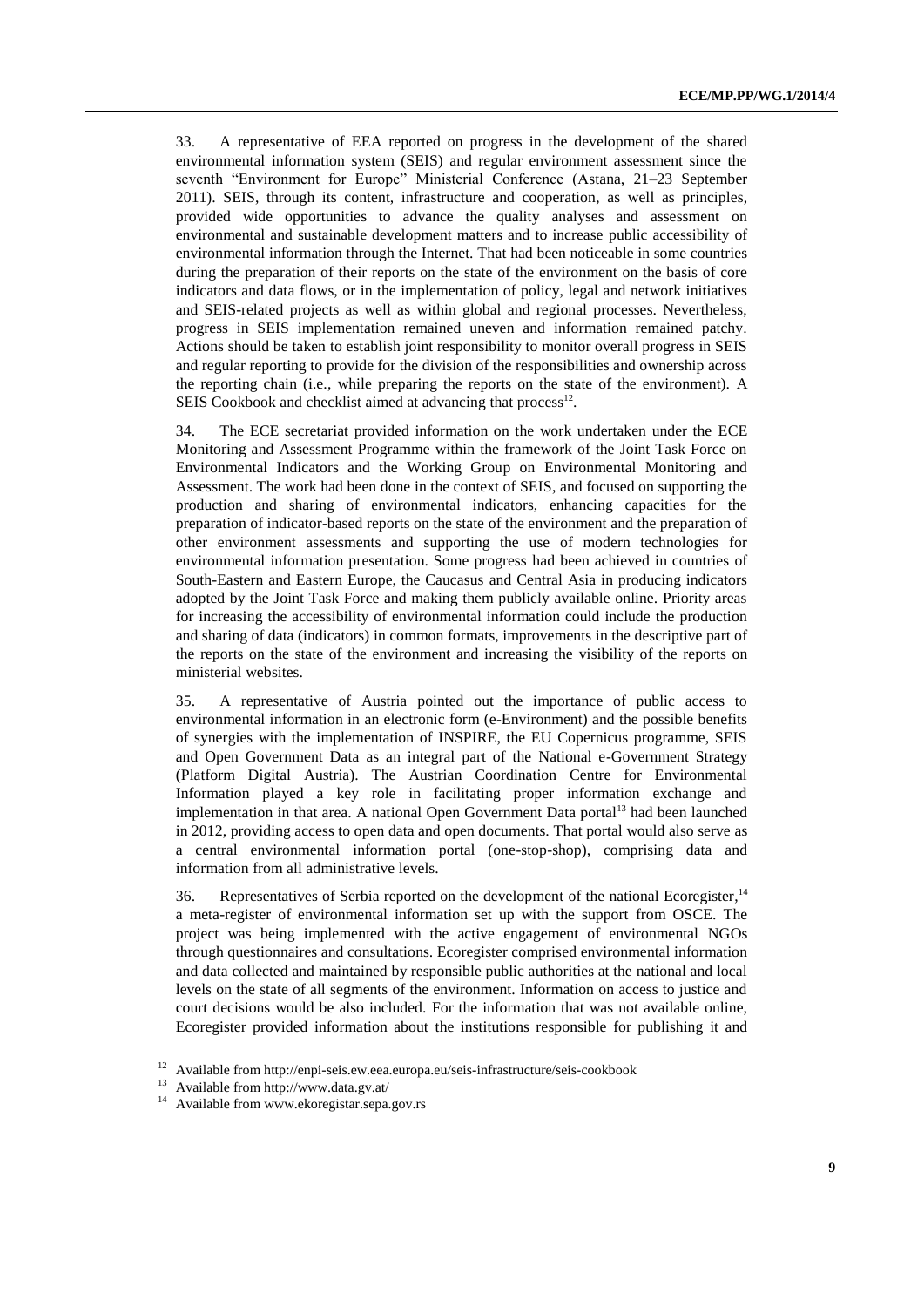how to access them. Ecoregister had become fully operational in December 2012, with entries for over 700 institutions and more than 4,000 documents. Its next update would focus on introducing a new system for automatic data updating.

37. Following the discussion, the Task Force:

(a) Requested the secretariat in consultation with the Chair of the Task Force to prepare a template to share good practices in using mobile applications, e-participation tools and other technical developments as an instrument for putting into practice the Convention's provisions, including through public-private partnerships;

(b) Recognized the benefits of implementation of SEIS, "e-government" strategies and open government data initiatives for advancing the implementation of the first pillar of the Convention and its other provisions;

(c) Welcomed the cooperation with the ECE Working Group on Environmental Monitoring and Assessment through exchange of information on relevant matters and requested the secretariat to explore further opportunities for collaboration in the future.

# **IV. The Aarhus Clearinghouse for Environmental Democracy: the role of national nodes**

38. The Chair recalled that the recommendations on electronic information tools adopted through decision II/3 called on Parties, Signatories and other interested States to maintain a national website with information related to the nationwide implementation of the Convention, to serve as the national node of the Convention's clearinghouse mechanism and designate contact points responsible for collecting, managing and updating the information contained in the national node.

39. Following the outcomes of the first meeting of the Task Force, the ECE secretariat in consultation with the Chair, had updated the draft Guidance for National Nodes of the Clearinghouse (AC/TF.AI-2/Inf.3).

40. It was noted that, according to the results of the survey on the implementation of the recommendations on electronic information tools, only 39 per cent of respondents reported that their country had established an Aarhus Clearinghouse national node and only 27 per cent (mainly in the countries of Eastern Europe, the Caucasus and Central Asia) reported they had a designated Aarhus Clearinghouse National Node Administrator.

41. The ECE secretariat said that the Aarhus Clearinghouse collected about 6,600 views annually, which correlated to posting news and resources. The secretariat regularly posted news and resources, connected them to social media, used new communication tools and provided maintenance for the Aarhus Clearinghouse. The Parties, Signatories, other interested States and stakeholders were encouraged to further populate that platform and use rich site summary (RSS) feeds to receive regular updates.

42. The Task Force:

(a) Stressed the important role of national nodes in the development and further population of the Aarhus Clearinghouse;

(b) Recognized the need to further upgrade the Aarhus Clearinghouse mechanism to align it with recent technological developments, and called upon interested countries and organizations to support that initiative;

(c) Called on Parties, Signatories and other interested States to continue developing a national website with information related to the nationwide implementation of the Convention, which would serve as the national node of the Aarhus Clearinghouse;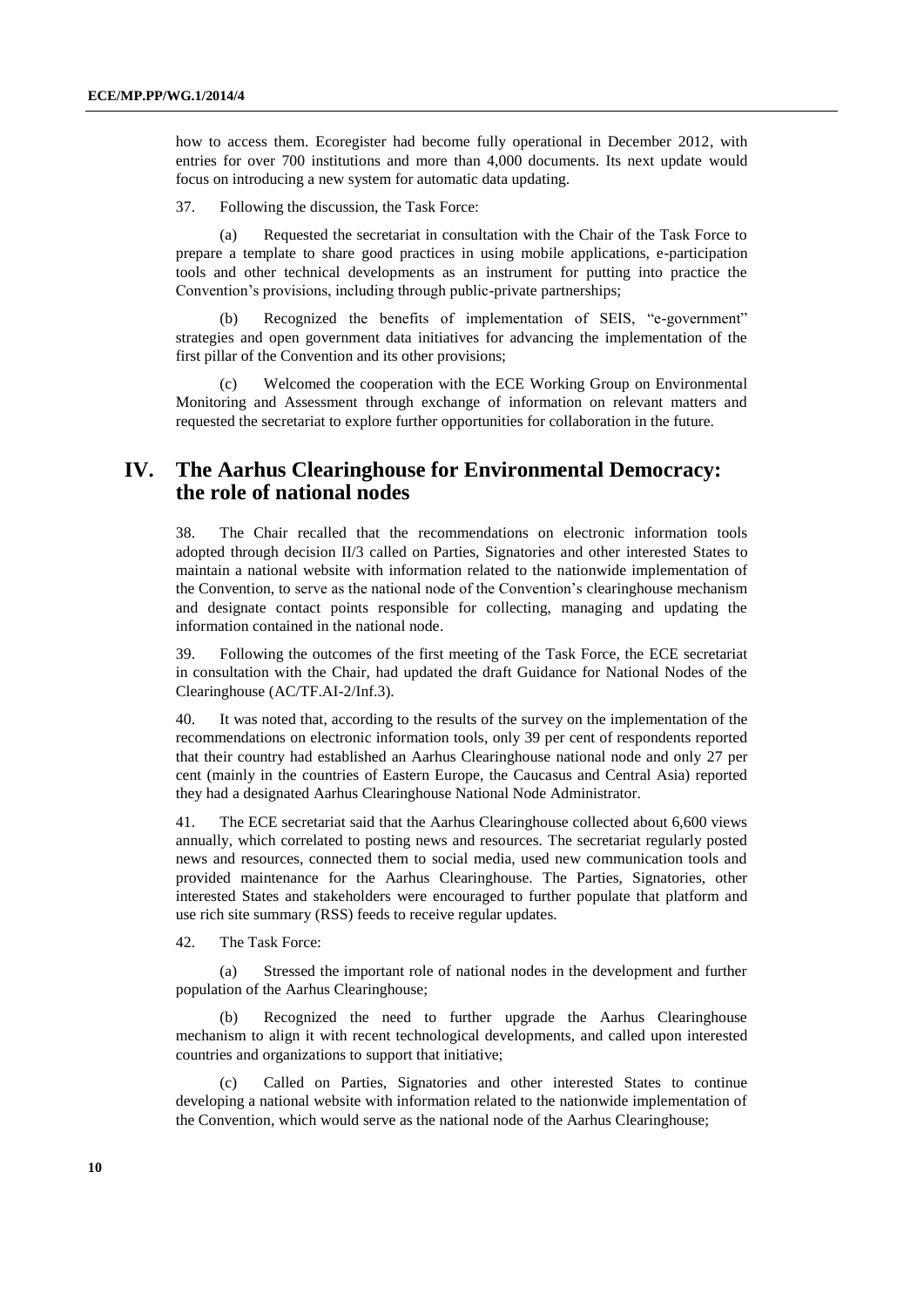(d) Took note of the revised Guidance for National Nodes of the Aarhus Clearinghouse;

(e) Invited Parties, Signatories, other interested States and stakeholders to provide their comments to the secretariat by 10 March 2014 on the revised Guidance for National Nodes of the Aarhus Clearinghouse.

# **V. Activities under other international forums dealing with access to environmental information**

43. In a discussion on activities undertaken by other international forums, participants shared information about recent activities of other international forums regarding access to environmental information and explored opportunities for building synergies.

44. The representative of UNCTAD highlighted the work of the United Nations Commission on Science and Technology for Development as well as the UNCTAD thematic studies series dedicated to geospatial science and technologies. At its fifteenth session (Geneva, 21–25 May 2012), the Commission had considered open access, virtual science libraries, geospatial analysis and other complementary information and communication technologies to address development issues, with particular attention to education as its priority theme.<sup>15</sup> It had been noted that the application of web-based mapping services, other geospatial information systems (GIS) and technologies had resulted in direct and indirect societal benefits in various areas (disaster, health, energy, climate, water, weather, ecosystems, agriculture and biodiversity). This also could address challenges in urban development, land administration and disaster management. Better utilization of such technologies in the countries required a multi-level approach, including global and national level strategies, infrastructure and data, participatory GIS and crowdsourcing, costs involved and capacity-building. Building partnerships with the private sector and the public could contribute to that process. Those issues had also been addressed by Economic and Social Council resolution 2012/6.<sup>16</sup>

45. The representative of the United Nations Initiative on Global Geospatial Information Management said that geospatial information played a critical role in policy formulation and in integrating data across various sectors, including environment and sustainable development. Countries were encouraged to adopt and implement geospatial information standards, to manage and share information and to advance cooperation on technical issues, both at the national and international levels. In some countries, the Government's role was shifting from being a primary supplier of authoritative geospatial data to a coordinating and regulatory role, and a facilitator of partnerships among the producers and consumers of geospatial information. The Committee of Experts on Global Geospatial Information Management focused on proposing actions to guide the development of principles, policies, methods and mechanisms for standardization, interoperability and the sharing of geospatial data, and to help countries develop the full potential of geospatial information and the underlying technology and make it accessible to and effectively used by a broad range of users.

46. With regard to confidentiality issues, the speaker observed that while geospatial data was increasingly used, confidentiality breaches could potentially happen when statistical information was integrated with geospatial information. The results of a survey carried out

<sup>&</sup>lt;sup>15</sup> See also the report of the fifteenth session of the Commission (E/CN.16/2012/3), available from http://unctad.org/en/pages/MeetingDetails.aspx?meetingid=47

<sup>16</sup> See E/RES/2012/6, available fro[m http://www.un.org/ga/search/view\\_doc.asp?symbol=E/RES/2012/6](http://www.un.org/ga/search/view_doc.asp?symbol=E/RES/2012/6)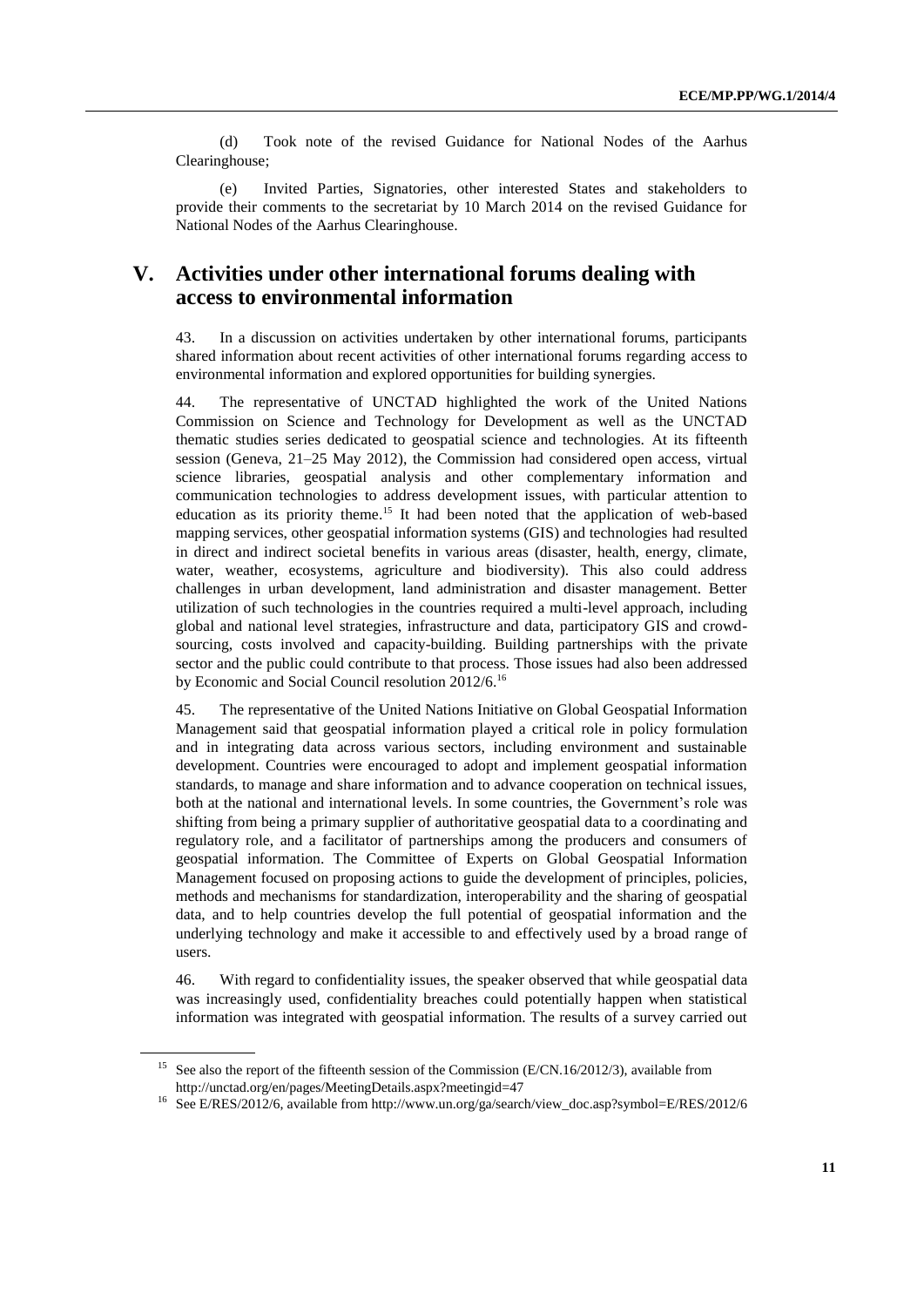by the Committee of Experts had indicated that policy and legal issues could pose a challenge to Governments in their efforts to collect, use and distribute geospatial information, including issues related to data licensing, sharing, pricing, privacy, quality, liability, authority, security and open data. The challenges could become even greater as Governments, the private sector, universities, NGOs and citizens became increasingly involved as both producers and consumers of geospatial information. Governments should develop a legal and regulatory framework to address the data protection and privacy risks while not making it unnecessarily difficult to collect, use or transfer geospatial information. Such a framework should balance the benefits with the risks associated with improper collection, use or sharing of geospatial information.

47. The representative of the United Nations Division for Public Administration and Development Management presented a diagnostics and analytical tool, Measuring and Evaluating e-Participation (METEP), to measure and evaluate e-participation. E-participation was considered as the process of engaging the public through information and communication tools in policy and decision-making. The process could be split in three stages such as e-information, e-consultation and e-decision-making. Different tools, including e-campaigning, e-petitioning, community building or collaborative e-environments, e-consultation, online deliberation, information provision online, e-polling and e-voting could put e-participation into practice. METEP aimed at analysing e-participation policy domains, its types of actions (stages) and technologies used for public engagement. That analysis would be based on a questionnaire containing factual and experience-based assessments. METEP would help Governments identify and eliminate barriers for participatory policymaking, create and exploit effective public engagement e-tools and develop capacities for evaluating e-participation progress.

48. The representative of EIB provided information on the Bank's transparency policy based on the requirements of the Convention. EIB had established a public register containing environmental, social and other documents. EIAs of the individual projects would be retrospectively included in that register. The transparency policy, which would be revised in 2014, was based on the presumption of disclosure. Information was disclosed unless it was covered by the exceptions of access to such information. EIB remained committed to work with other stakeholders in that regard.

49 The Task Force:

(a) Took note of the information provided by the representatives of EIB, UNCTAD, the United Nations Division for Public Administration and Development Management and the United Nations Initiative on Global Spatial Information Management;

(b) Stressed the need for continuing cooperation between national focal points for different forums dealing with access to environmental information, with the effective engagement of NGOs, Aarhus Centres and other stakeholders.

# **VI. Building capacities in providing access to environmental information: identifying needs and looking for synergies**

50. Participants discussed building capacities in providing access to environmental information and exchanged information on capacity-building initiatives related to public access to environmental information at the regional, subregional and national levels.

51. The representative of the Armenian Aarhus Centre presented the experience of the Armenian Centres in raising public awareness and building capacity regarding public access to environmental information through work with local communities, NGOs and mass media. Public access to environmental information at a very early stage in decision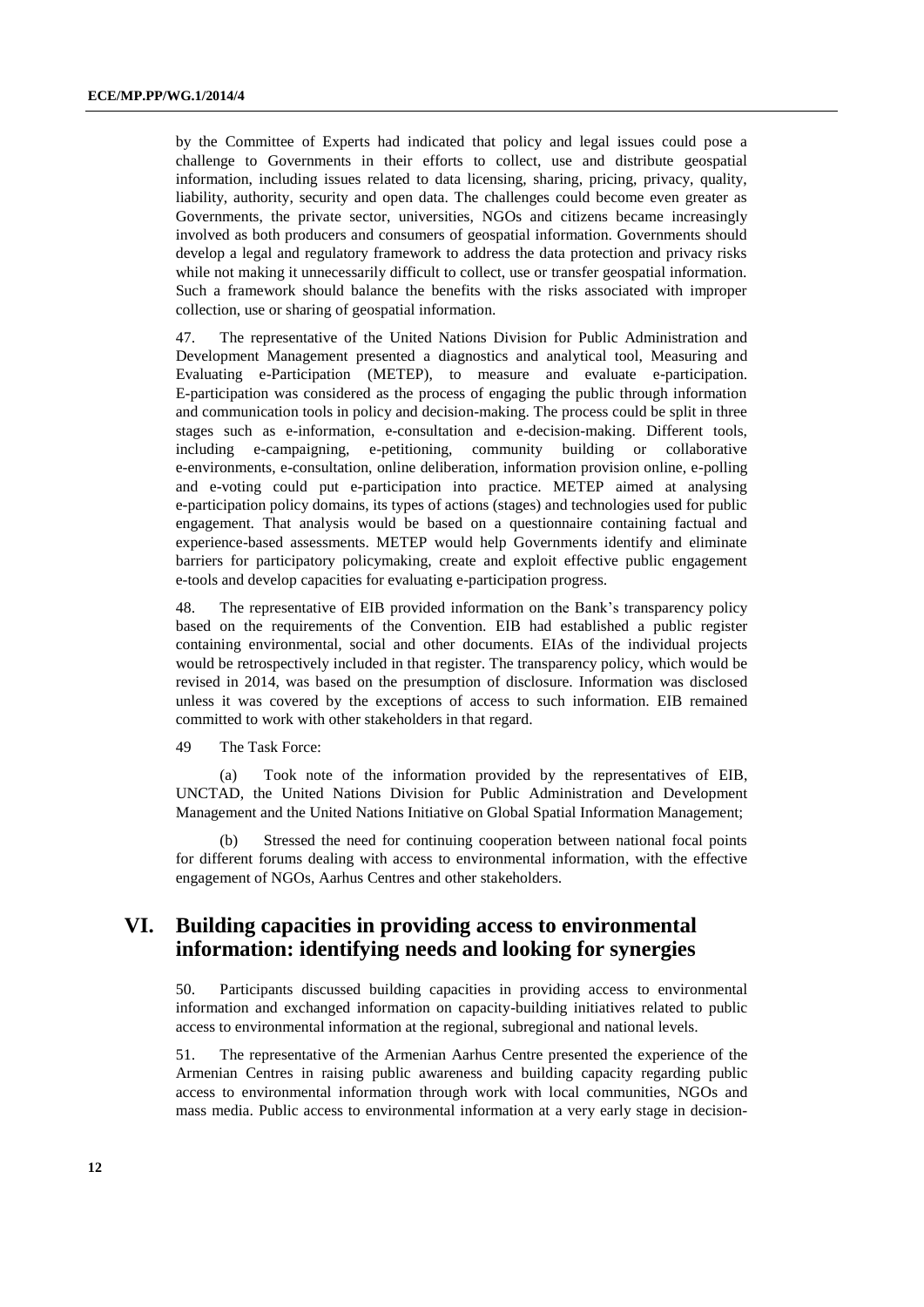making could help avoid conflicts and unrest. There was an increasing interest among the public and local communities in obtaining access to information on current and future mining projects and other specific activities, as well as expert assessments on soil and water contamination, seismic and landslide risks. However, in some cases access to that information remained a challenge. Aarhus Centres used different tools to provide information and raise awareness, including reports, booklets, publications and multimedia means, expert conclusions, press releases and press conferences.

52. The representative of the Information and Analysis Center in Kazakhstan (National Aarhus Centre) presented the activities of the Aarhus Centres in the country. The main undertaking included the work on the proposed changes to the Environmental Code and other legislative acts. For that purpose, a working group comprising representatives of the competent public authorities, NGOs, Aarhus Centres and independent experts had been established. The proposed changes would provide a more detailed framework for public access to information and impose clear responsibilities on public authorities and the National Aarhus Centre in implementing the first pillar of the Convention.

53. Following the discussion, the Task Force:

(a) Took note of the capacity-building needs and initiatives that had taken place at the regional, subregional and national levels, as presented by the representative of the Armenian Aarhus Centre and other delegations;

(b) Encouraged Parties and organizations to share the training material and the outcomes of the capacity-building projects on their websites and through the Aarhus Clearinghouse to allow for their wider use.

#### **VII. Future work on access to information**

54. The Chair presented the draft decision on access to information (ECE/MP.PP/WG.1/2014/L.1). The draft decision had been prepared by the Bureau with the assistance of the secretariat, and circulated to Parties and stakeholders for comments by 10 November 2013. The Bureau had finalized the draft decision, taking into account the comments received, to be presented to the Working Group of the Parties at its seventeenth meeting.

55. Following the discussion, the Task Force took note of the draft decision on access to information.

### **VII. Approval of conclusions and closing of the meeting**

56. The Task Force revised and agreed the key outcomes of the meeting (AC/TF.AI-2/Inf.4) and requested the secretariat, in consultation with the Chair, to finalize the report and to incorporate the agreed outcomes. The Chair thanked the speakers, the participants, the secretariat and the interpreters, and closed the meeting.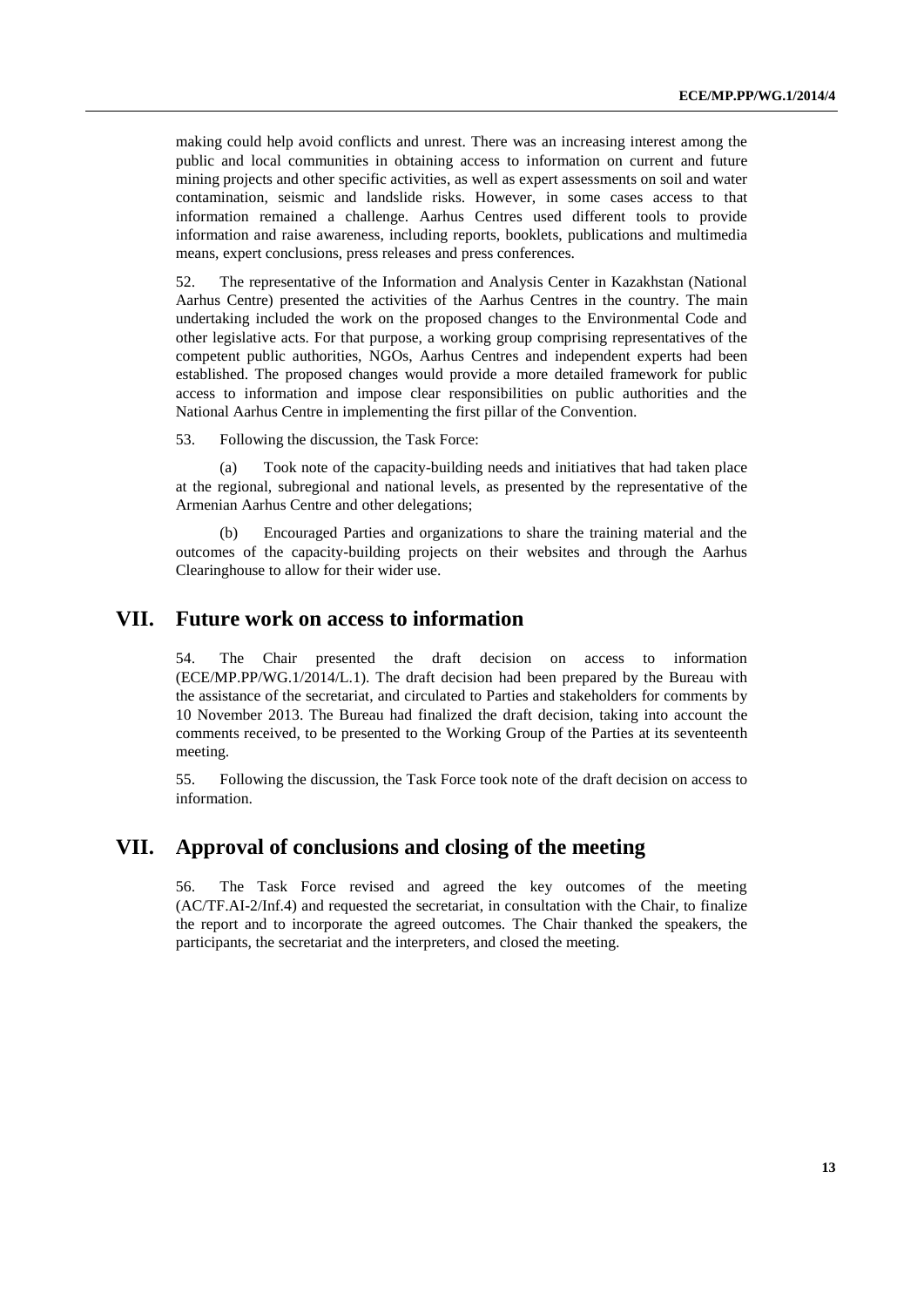#### **Annex**

# **Summary report on the results of the survey on the implementation of the recommendations on electronic information tools**

1. The present summary report on the implementation of the recommendations of the Meeting of the Parties on electronic information tools (recommendations) and its accompanying document  $(AC/TF.AI-2/Inf.2/Add.1)<sup>a</sup>$  were prepared under the auspices of the Task Force on access to information at its first and second meetings (Geneva, 7–8 February and 16–17 December 2013, respectively).

2. The questionnaire to assess the implementation of the recommendations (ECE/MP.PP/WG.1/2007/L.3/Add.1) was revised by the secretariat in consultation with the Chair of the Task Force and circulated to the national focal points on 1 October 2013 with a submission deadline of 1 November 2013.

3. The following Parties responded to the questionnaire: Albania, Armenia, Austria, Azerbaijan, Belarus, Belgium, Bulgaria, Croatia, European Commission on behalf of the EU, Georgia, Greece, Kazakhstan, Kyrgyzstan, Norway, Portugal, Romania, Republic of Moldova, Serbia, Slovakia, Spain, Tajikistan, the former Yugoslav Republic of Macedonia and Ukraine. Of the 23 responses received, 9 were from the Eastern Europe, the Caucasus and Central Asia subregion, 3 were from the South-Eastern European (SEE) subregion and 1 response was from Norway and 10 were from the EU, including one from the European Commission on behalf of the EU, for the EU and Norway subregion.

4. The secretariat also received responses from the Flanders Region of Belgium as well as from the NGOs "Terra-1530" (Republic of Moldova) and International Centre for Environmental Research (Georgia). While the reports provided additional perspectives on national implementation of decision II/3, the summary report focuses on the official national responses by the Parties.

5. The 2007 summary report on the implementation of the recommendations of the Meeting of the Parties on electronic information tools (ECE/MP.PP/WG.1/2007/L.3/Add.2) (summary report 2007) was also considered for the interpretation of the survey results. However, it should be taken into account that the respondents to the survey in 2007 were different from the respondents to the current survey.

## **I. Access to information and communication technologies**

6. Background information on access to information and communication technologies (ICTs) in this chapter is based on the statistics collected by the International Telecommunication Union,<sup>b</sup> which is the United Nations specialized agency for ICTs and the official source for global ICTs statistics.

7. The percentage of households that have Internet at home as well as the percentage of individuals who used computers and mobile phones varies between the Parties to the Convention across all three subregions (i.e., from 93 per cent of households with Internet access in Norway to about 50 per cent in Romania, Bulgaria, Kazakhstan and Belarus and

<sup>&</sup>lt;sup>a</sup> Available fro[m http://www.unece.org/env/pp/aarhus/wgp17.ht](http://www.unece.org/env/pp/aarhus/wgp17.html) m l

<sup>b</sup> Data available from <http://www.itu.int/en/ITU-D/Statistics/Pages/stat/default.aspx>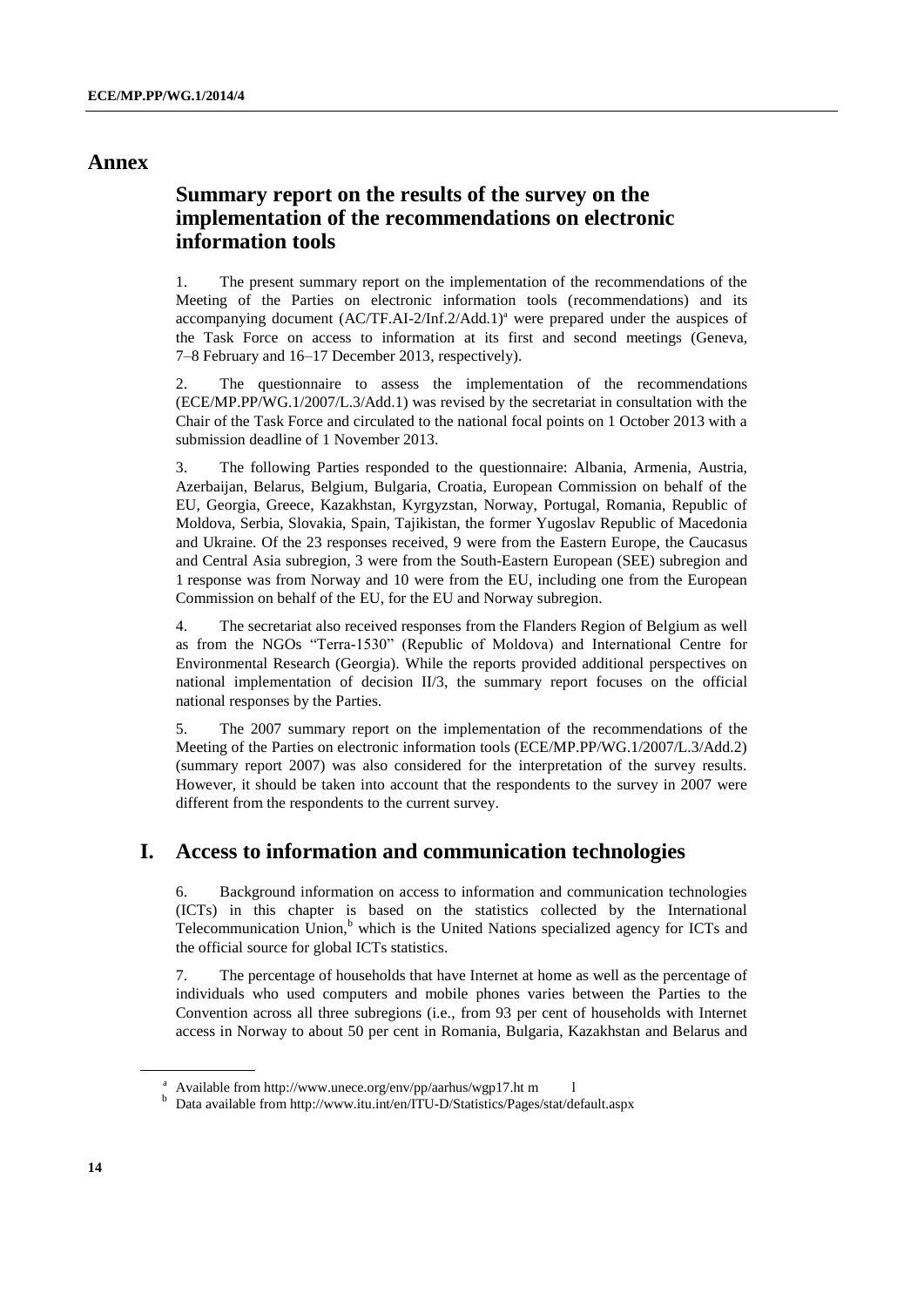20 per cent in Ukraine, the Republic of Moldova and Armenia) (see graph 1.1 of the accompanying document).

8. Notwithstanding subregional differences, the data clearly indicates an increasing share of individuals having access to Internet in all three subregions over the past 12 years (see graph 1.2 of the accompanying document). The share of fixed (wired) broadband subscriptions across the Parties has also increased (graph 1.3 of the accompanying document). In many countries, the share of men using the Internet slightly exceeds the share of women doing so (graph 1.4 of the accompanying document).

9. Regarding mobile phone penetration, the data indicates an increasing share of individuals having mobile-cellular subscriptions across the Parties to the Convention over the past 12 years. The percentage of individuals using mobile phones is quite high and amounts to 75 per cent and higher (see graphs 1.1 and 1.5 of the accompanying document).

10. It becomes apparent that the share of people using mobile phones exceeds the share of Internet users. This can be taken into account when deciding on the best ways to disseminate certain types of environmental information.

# **II. Availability of priority categories of environmental information through the Internet**

11. Table 2.1 of the accompanying document shows the information per subregion regarding the availability of specific types of environmental information through the Internet. It also shows whether such information was legally required to be available through the Internet and, if it was not generally available, whether plans to progressively improve access to the information were in place.

12. Compared to the responses in table 1 of the 2007 summary report, there is slight progress in providing general or partial availability through the Internet of data such as:

(a) Reports on the state of the environment (article 5, para. 3 (a), of the Convention; para. 9 (c) (i) of the recommendations);

(b) Texts of legislation, regulations, rules and other legally binding instruments on or relating to the environment (article 5, para. 3 (b), of the Convention; para. 9 (c) (ii) of the recommendations);

(c) Texts of policies, plans and programmes on or relating to the environment, and environmental agreements (article 5, para.  $3$  (c), of the Convention; para.  $9$  (c) (iii) of the recommendations);

(d) Data on environmentally significant releases and transfers of pollutants, within the scope of the Protocol on Pollutant Release and Transfer Registers (article 5, paras. 3 (d) and 9, of the Convention; para. 9 (c) (v) of the recommendations);

(e) Environmental monitoring data held by or on behalf of public authorities (article 5, para. 9, of the Convention; para. 9 (d) (i) of the recommendations);

(f) Product information that enables consumers to make informed environmental choices (article 5, para. 8, of the Convention; paragraph 9 (d) (ii) of the recommendations);

(g) Good practice information and guidelines on better environmental management (article 5, para. 6, of the Convention; paragraph 9 (d) (iii) of the recommendations);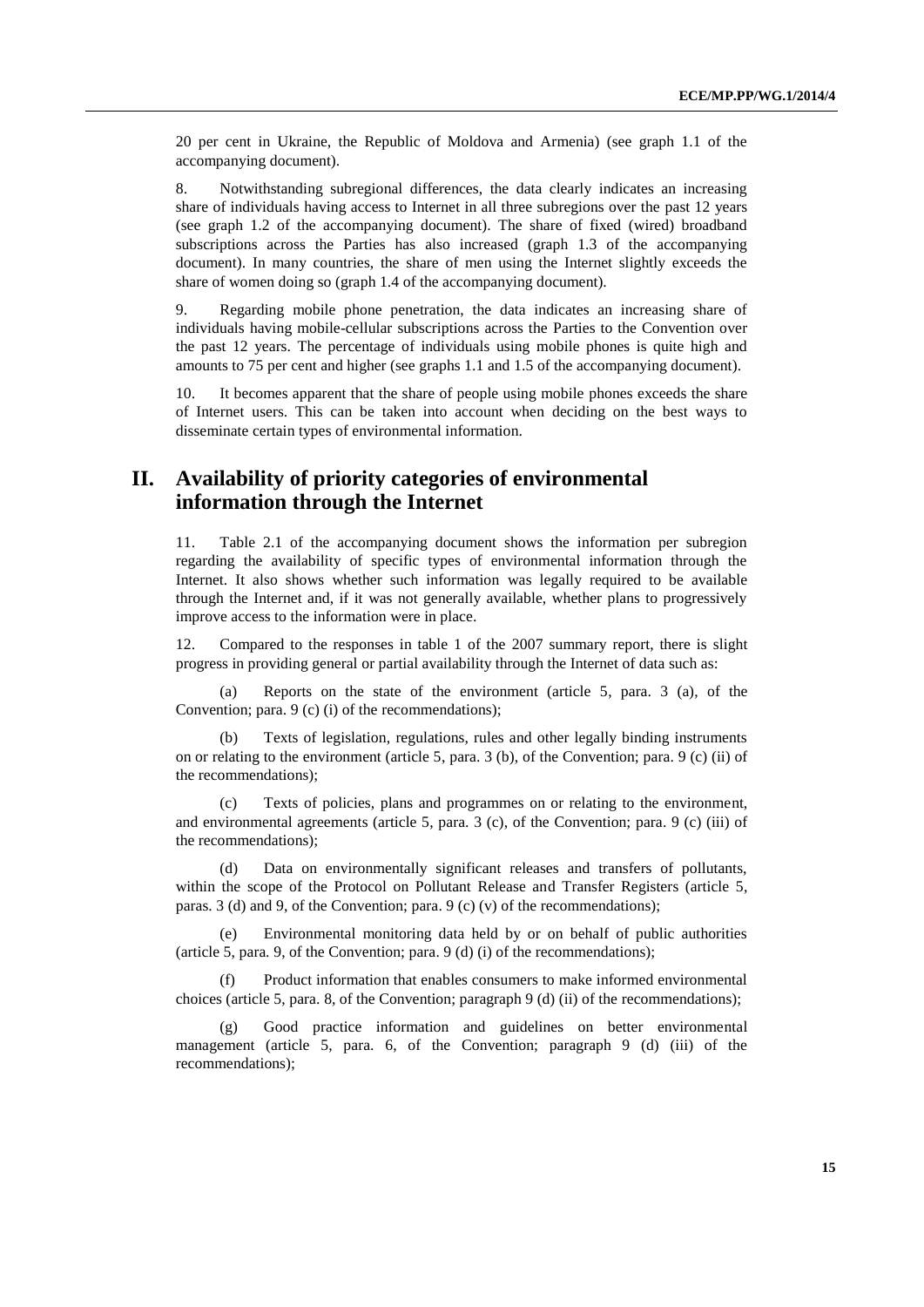(h) Appropriate metadata or background information to make the methods, processes and standards of data collection transparent to future data users (article 5, para. 2, of the Convention; para. 9 (d) (iv) of the recommendations);

Meta-information including catalogues of data sources and details of the scope of information held by public authorities and mechanisms for the provision of access to environmental information (article 5, para. 2, of the Convention; paragraph  $9$  (d) (v) of the recommendations).

13. The responses show the increasing availability of EIA documentation (articles 6 and 5, para. 3 (d), of the Convention; paragraph 9 (c) (iv) of the recommendations) and strategic environmental assessment (SEA) documentation (articles 7 and 5, para. 3, (d) of the Convention; para. 9 (c) (iv) of the recommendations), although the increase of the availability of SEA documentation as well as the availability of the references to where EIA and SEA documentation can be accessed are lower.

14. Following articles 6 and 5, paragraph 3 (d), of the Convention, the accessibility of the conclusions of the state environmental expertiza<sup>c</sup> or at least the references to where this documentation can be accessed at the national, regional and local levels should also be ensured by the Parties that apply this instrument. Nevertheless, the responses and the website links provided by the Parties showed that the access to this documentation for projects covered by EIA and other projects requires further improvement to reach full availability.

15. The availability of documentation forming an integral part of any licensing or permitting process (articles 6 and 5, para. 3 (d), of the Convention; para. 9 (c) (vi) of the recommendations) was also reported to fall short of the accessibility of EIA documentation. Many Parties in all three subregions reported on the accessibility through the Internet of the legislative framework of the licensing and permitting processes, as well as documentation required to be drawn up or submitted in the context of environmental decision-making processes described in article 6 (para. 9 (b) of the recommendations). Nevertheless, the responses and the website links provided by the Parties showed that the accessibility of applications for individual licences or permits, comments of third parties, draft and final individual licences and attached conditions still remained limited. Only a small number of Parties demonstrated the full availability of this documentation through the Internet. While in some Parties (e.g., Albania and Croatia) the information is made available by the national authorities only, in others (e.g., Romania and Norway) it is provided by the national and local authorities. The accessibility of the comments of third parties is lower in comparison (almost half of the respondents indicated that the comments are not available).

16. Almost all respondents reported the use of public notices about all environmental decision-making procedures subject to article 6 through the Internet. These notices can be published on the websites of the national and local public authorities as well as those of developers. Public notice about SEA procedures through the Internet was reported by only half of the respondents. Such notices can be found on the websites of the national and local planning authorities.

17. Information on mechanisms related to access to justice within the meaning of the Convention (article 9, para. 5, of the Convention; para. 9 (c) (vii) of the recommendations) was mostly reported as fully available through the Internet. At the same time, many Parties responded that decisions of courts, and whenever possible of other review bodies, held in

<sup>c</sup> The environmental assessment systems in the former Soviet countries in Eastern Europe are largely based on the "State environmental review" or "ecological expertiza" mechanism formally established in the Soviet Union in the second half of the 1980s.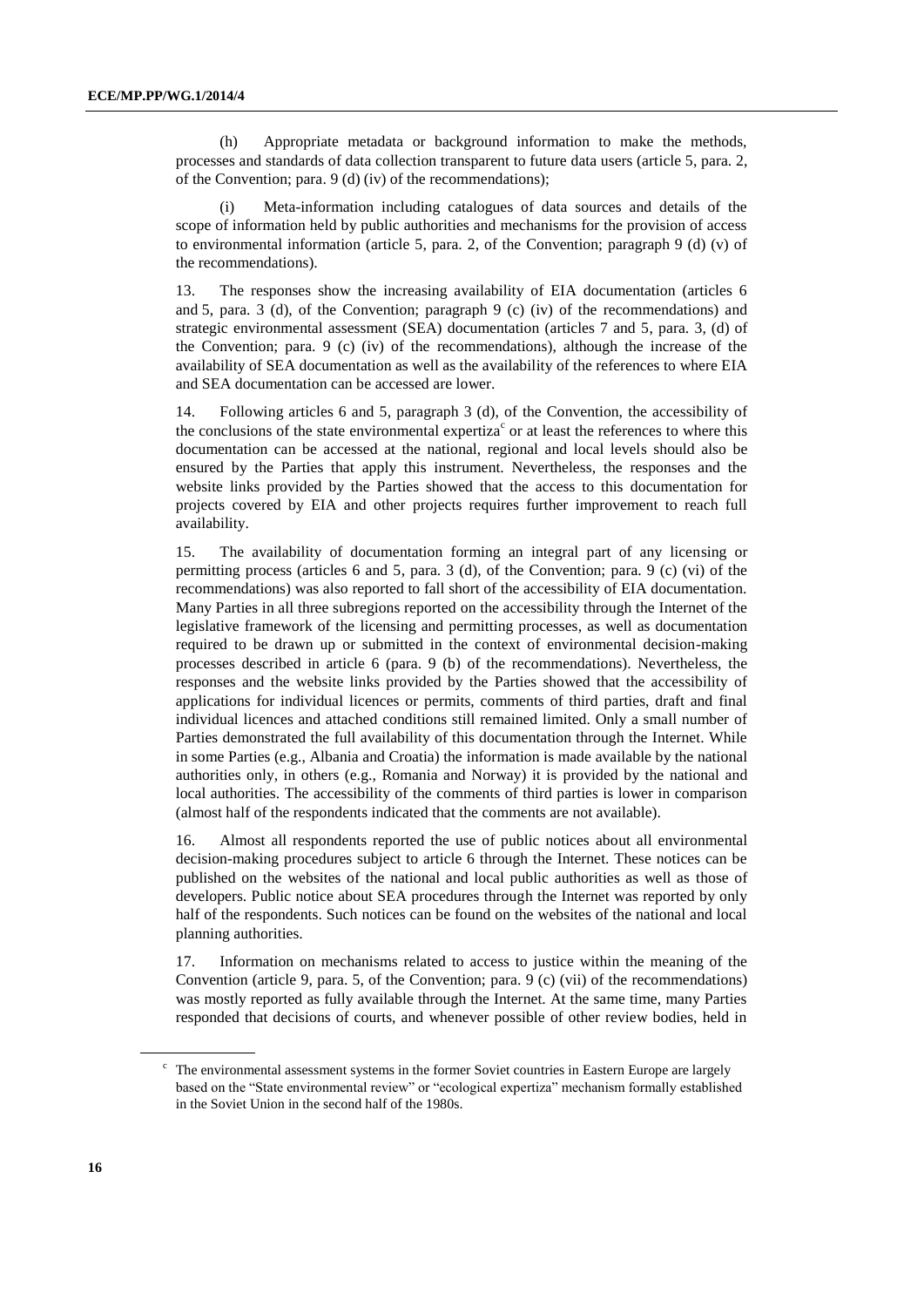electronic form (article 9, para. 4, of the Convention; para. 9 (c) (vii) of the recommendations) were only partly available through the Internet.

18. The majority of respondents highlighted that (a) reports on the state of the environment, (b) texts of legislation, regulations, rules and other legally binding instruments on or relating to the environment, (c) texts of policies, plans and programmes on or relating to the environment, and environmental agreements, and (d) environmental monitoring data held by or on behalf of public authorities are legally required to be accessible through the Internet. About half of the respondents reported the same regarding (a) EIA and SEA documentation, (b) public notices about all environmental decisionmaking procedures subject to article 6 and SEA, (c) data on environmentally significant releases and transfers of pollutants, within the scope of the Protocol on PRTRs, (d) final licences and permits and their attached conditions, and (e) product information that enables consumers to make informed environmental choices.

19. A limited number of respondents indicated that data on environmentally significant releases and transfers of pollutants within the scope of the Protocol on PRTRs and environmental monitoring data held by or on behalf of public authorities were provided by fully or partially using geo-spatial technologies.

20. While on average about half of the respondents indicated plans for improvements for priority categories of information, less attention was given to the improvement of information on mechanisms related to access to justice and court decisions and applications for licences and permits, comments of third parties on draft permits and conditions, as well references to where documentation related to environmental decision-making subject to article 6 of the Convention could be accessed.

21. According to almost all respondents, registration or signing in to websites to get access to priority category information were not required.

22. No Parties impose charges for supplying the priority categories of information provided in the recommendations. Nevertheless, the charges for Internet access as such may constitute a barrier to access to information for vulnerable groups of society.

# **III. Types of electronic information tools used or planned to be used to provide access to environmental information and facilitate public participation in environmental decision-making**

23. Websites of national environmental authorities and general governmental portals are mostly used for dissemination of environmental information in all Parties. Many Parties have established or plan to establish a specialized portal dedicated to access to environmental information. For example, in Spain both the website of the national environmental authority and websites of local entities contain extensive environmental information available electronically for free and with open access, except for some formalities for licences or permits that require the identification of the applicant and contain some safeguards for enforcing the Act for Protection of Personal Data. E-mail alerts are also often used to disseminate environmental information, and the websites of some public authorities allow subscriptions for e-mail alerts.

24. Websites of local authorities, planning authorities and developers in some countries were indicated as a source to provide documentation relevant to environmental decisionmaking procedures subject to article 6 of the Convention, as well as strategic decisionmaking relating to the environment.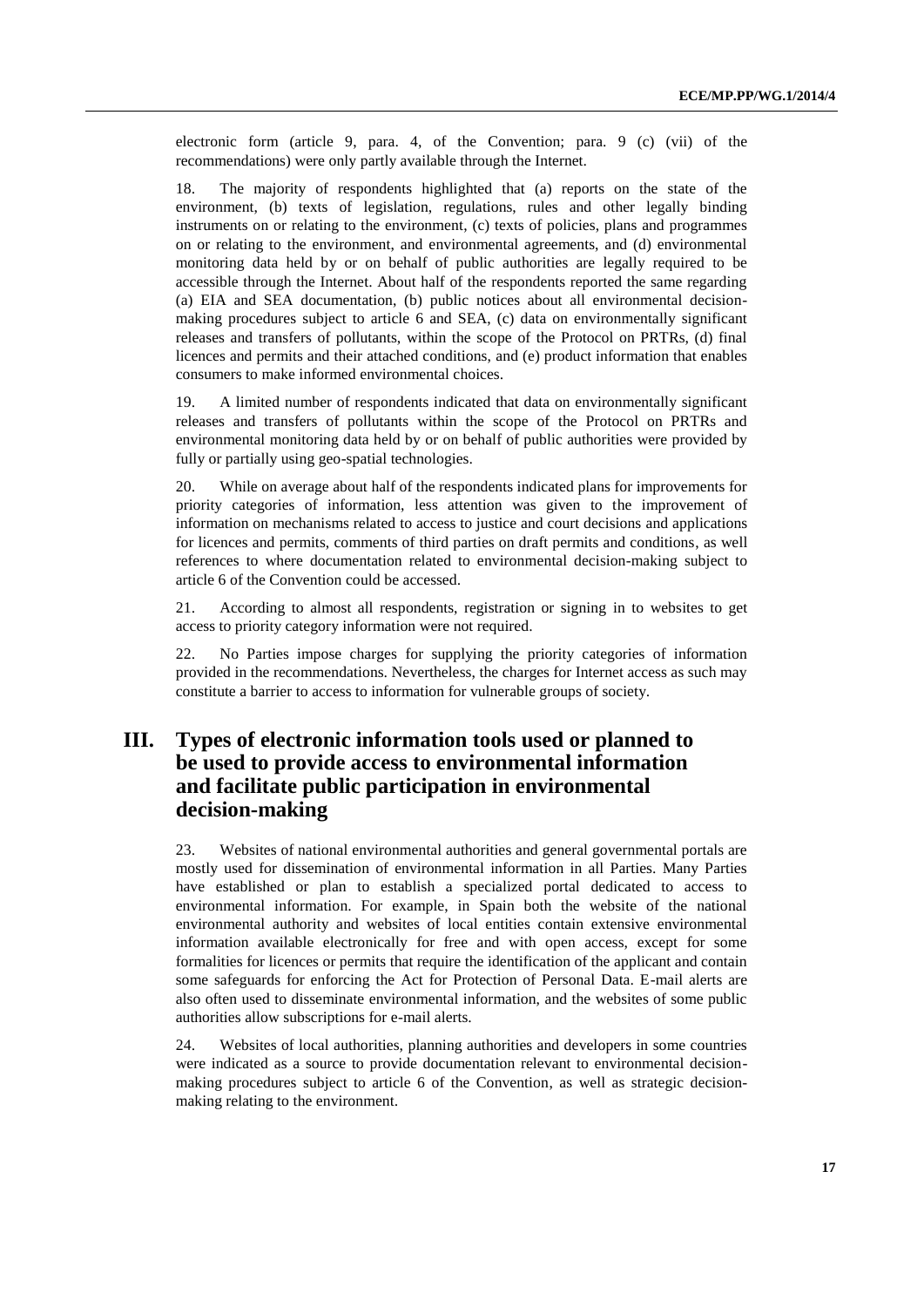25. Use of social media tools was mostly reported by all EU member States and Norway, as well as by almost all countries of Eastern Europe, the Caucasus and Central Asia (see graph 3.1 of the accompanying document).

26. Mobile applications are used to provide access to environmental information in seven EU countries and Norway, while five countries of Eastern Europe, the Caucasus and Central Asia and one country from the SEE region plan to develop such applications.

27. Telephone hotlines and faxes are used in all countries of Eastern Europe, the Caucasus and Central Asia that responded and in six EU countries. Public electronic information kiosks were reported in ix EU member States, two countries of Eastern Europe, the Caucasus and Central Asia and one SEE country.

28. Widgets, SMS services, electronic data accessible through bar-code scanning and electronic data accessible through touch-tone dialling are not widely used for dissemination of environmental information in all three subregions.

29. The following electronic information tools are reported to be commonly used in the event of any imminent threat to human health or the environment, whether caused by human activities or due to natural causes (article 5, para. 1 (c), of the Convention) (graph 3.2 of the accompanying document):

(a) Websites of national environmental authorities (all respondents);

(b) Specialized portals for environmental information (nine EU countries and Norway, eight countries of Eastern Europe, the Caucasus and Central Asia and three SEE countries);

(c) General governmental portal (five EU countries and Norway, seven countries of Eastern Europe, the Caucasus and Central Asia and two SEE countries; two countries of Eastern Europe, the Caucasus and Central Asia and one SEE country plan to use it in future);

(d) Social media (nine EU countries and Norway, eight countries of Eastern Europe, the Caucasus and Central Asia and three SEE countries);

Telephone hotlines/faxes (five EU countries, eight countries of Eastern Europe, the Caucasus and Central Asia and one SEE country);

(f) Television teletext (three EU countries, five countries of Eastern Europe, the Caucasus and Central Asia and one SEE country);

Mobile applications (five EU countries, one country of Eastern Europe, the Caucasus and Central Asia and 1 SEE country; four countries of Eastern Europe, the Caucasus and Central Asia plan to use mobile applications).

30. Various measures are undertaken by the Parties to ensure the availability of environmental information electronically and the interoperability of different sets of information. For example, an environmental information system has been launched in the former Yugoslav Republic of Macedonia and one will be launched in Albania in January 2014. Another example is the establishment of specialized environmental portals, for instance, in Greece. In Spain, a national scheme of interoperability<sup>d</sup> was developed. An Open Government Data scheme was developed in Austria.<sup>e</sup> Improving the websites of national and local environmental authorities by introducing a similar structure was pursued

<sup>d</sup> Available from

[http://administracionelectronica.gob.es/pae\\_Home/pae\\_Estrategias/pae\\_Interoperabilidad\\_Inicio.html](http://administracionelectronica.gob.es/pae_Home/pae_Estrategias/pae_Interoperabilidad_Inicio.html)

<sup>e</sup> Available fro[m http://www.ref.gv.at/Veroeffentlichte-Informationen.2774.0.html](http://www.ref.gv.at/Veroeffentlichte-Informationen.2774.0.html)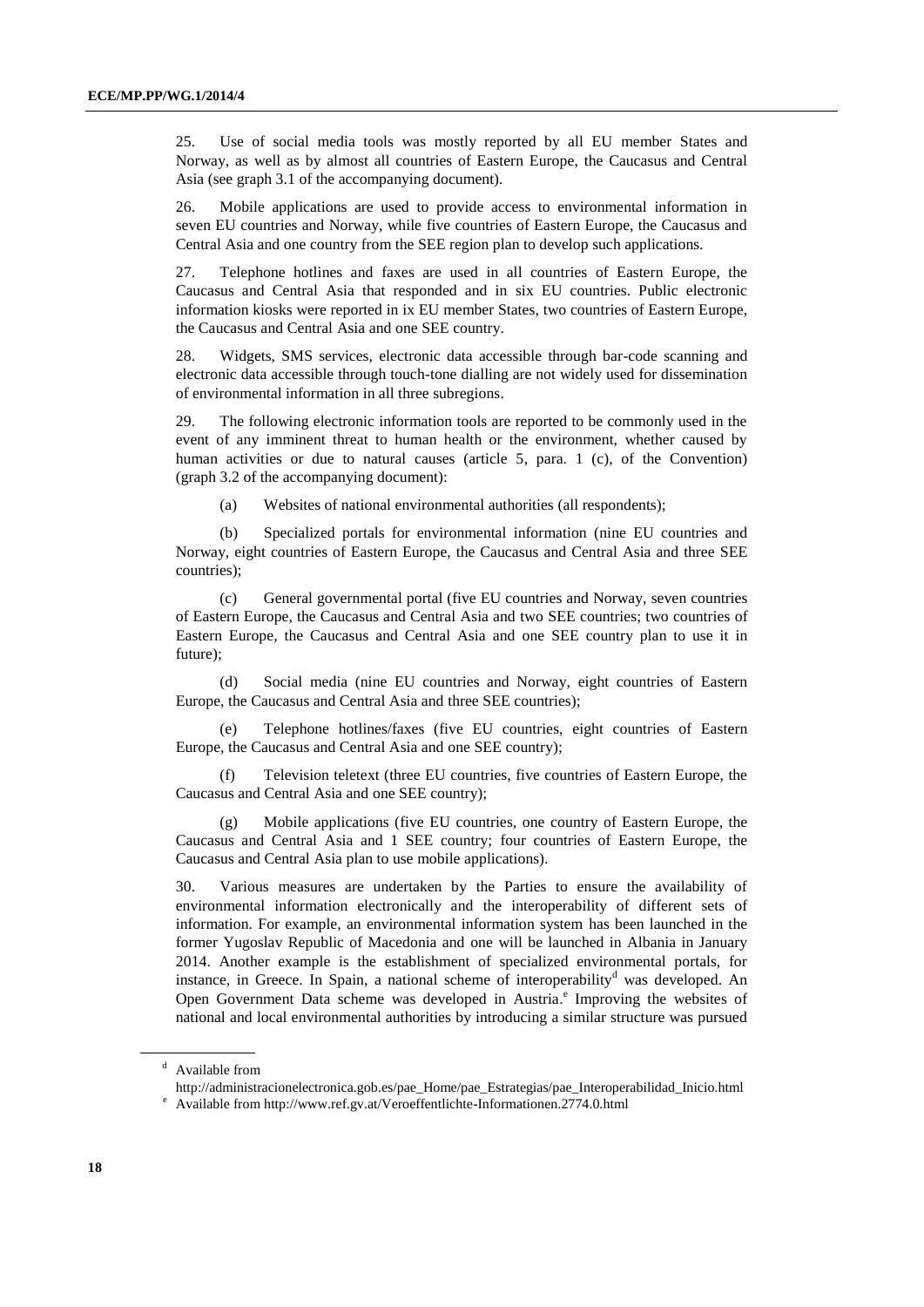by Bulgaria and Romania. For the EU, 10 environmental data centres had been established under the auspices of EEA, Eurostat and the European Commission Joint Research Centre.

31. The importance of building environmental information systems in accordance with national legislation and the European *aquis* as well as national and international standards was highlighted. Some respondents from the EU and SEE subregions mentioned in particular EU Directive 2003/4/EC of the European Parliament and of the Council of 28 January 2003 on public access to environmental information  $f$  and Regulation (EC) No. 1367/2006 of the European Parliament and of the Council of 6 September 2006 on the application of the provisions of the Aarhus Convention on Access to Information, Public Participation in Decision-making and Access to Justice in Environmental Matters to Community institutions and bodies,<sup>g</sup> as well as Directive 2007/2/EC of the European Parliament and of the Council of 14 March 2007 establishing an Infrastructure for Spatial Information in the European Community (INSPIRE).<sup>h</sup> Standards of Open Geospatial Consortium (OGC) were also mentioned to support interoperability of different data sets of environmental information.<sup>i</sup>

32. More than half of the respondents from all subregions indicated that their Governments would formulate and implement national "e-government" strategies, mostly by 2015 and later, and/or Open Government Data initiatives, as well as a broader digital agenda to facilitate the use of information and communication technologies. This is expected to increase the use of electronic tools to facilitate administrative processes and services, including providing environmental information. In Slovakia, for example, a feasibility study for e-Government in the environmental sector was conducted. Norway participates in the Open Government Partnership that has led to the establishment of open electronic public records of documents in central Government agencies and entities. Any person may order copies of documents registered in the records free of charge without stating any grounds or his or her name. In Austria, an E-government Working Group on Environmental Information was set up in 2007 within the framework of "Platform Digital Austria" (National e-government Strategy)<sup>j</sup>. In 2012, Austria also launched a National Open Government Data Portal, reganized by "Cooperation OGD Austria", comprising environmental data as well.

33. Many respondents from EU and SEE countries also mentioned some European forums and platforms working, inter alia, to promote the development and more effective use of electronic information tools, such as SEIS,<sup>1</sup> INSPIRE, the European Earth Observation Programme (Copernicus, previously known as Global Monitoring for Environment and Security)<sup>m</sup> and European Environment Information and Observation Network (Eionet).<sup>n</sup> GEO portal<sup>o</sup>, and the information portals CARNet "Environment and

<sup>f</sup> Available fro[m http://eur](http://eur-lex.europa.eu/LexUriServ/LexUriServ.do?uri=CELEX:32003L0004:EN:NOT)[lex.europa.eu/LexUriServ/LexUriServ.do?uri=CELEX:32003L0004:EN:NOT](http://eur-lex.europa.eu/LexUriServ/LexUriServ.do?uri=CELEX:32003L0004:EN:NOT)

<sup>g</sup> Available fro[m http://eur-](http://eur-lex.europa.eu/LexUriServ/LexUriServ.do?uri=CELEX:32006R1367:EN:NOT)

[lex.europa.eu/LexUriServ/LexUriServ.do?uri=CELEX:32006R1367:EN:NOT](http://eur-lex.europa.eu/LexUriServ/LexUriServ.do?uri=CELEX:32006R1367:EN:NOT) <sup>h</sup> Available fro[m http://eur-](http://eur-lex.europa.eu/LexUriServ/LexUriServ.do?uri=CELEX:32007L0002:EN:NOT)

[lex.europa.eu/LexUriServ/LexUriServ.do?uri=CELEX:32007L0002:EN:NOT](http://eur-lex.europa.eu/LexUriServ/LexUriServ.do?uri=CELEX:32007L0002:EN:NOT)

More information is available<http://www.opengeospatial.org/standards>

j Se[e http://www.ref.gv.at/Umweltinformation.1024.0.html](http://www.ref.gv.at/Umweltinformation.1024.0.html)

 $k$  Available fro[m http://data.gv.at/](http://data.gv.at/)

l Se[e http://ec.europa.eu/environment/seis/](http://ec.europa.eu/environment/seis/)

m Se[e http://www.copernicus.eu/](http://www.copernicus.eu/)

<sup>&</sup>lt;sup>n</sup> Se[e http://www.eionet.europa.eu/](http://www.eionet.europa.eu/)

<sup>&</sup>lt;sup>o</sup> Se[e http://www.geoportal.org/web/guest/geo\\_home](http://www.geoportal.org/web/guest/geo_home)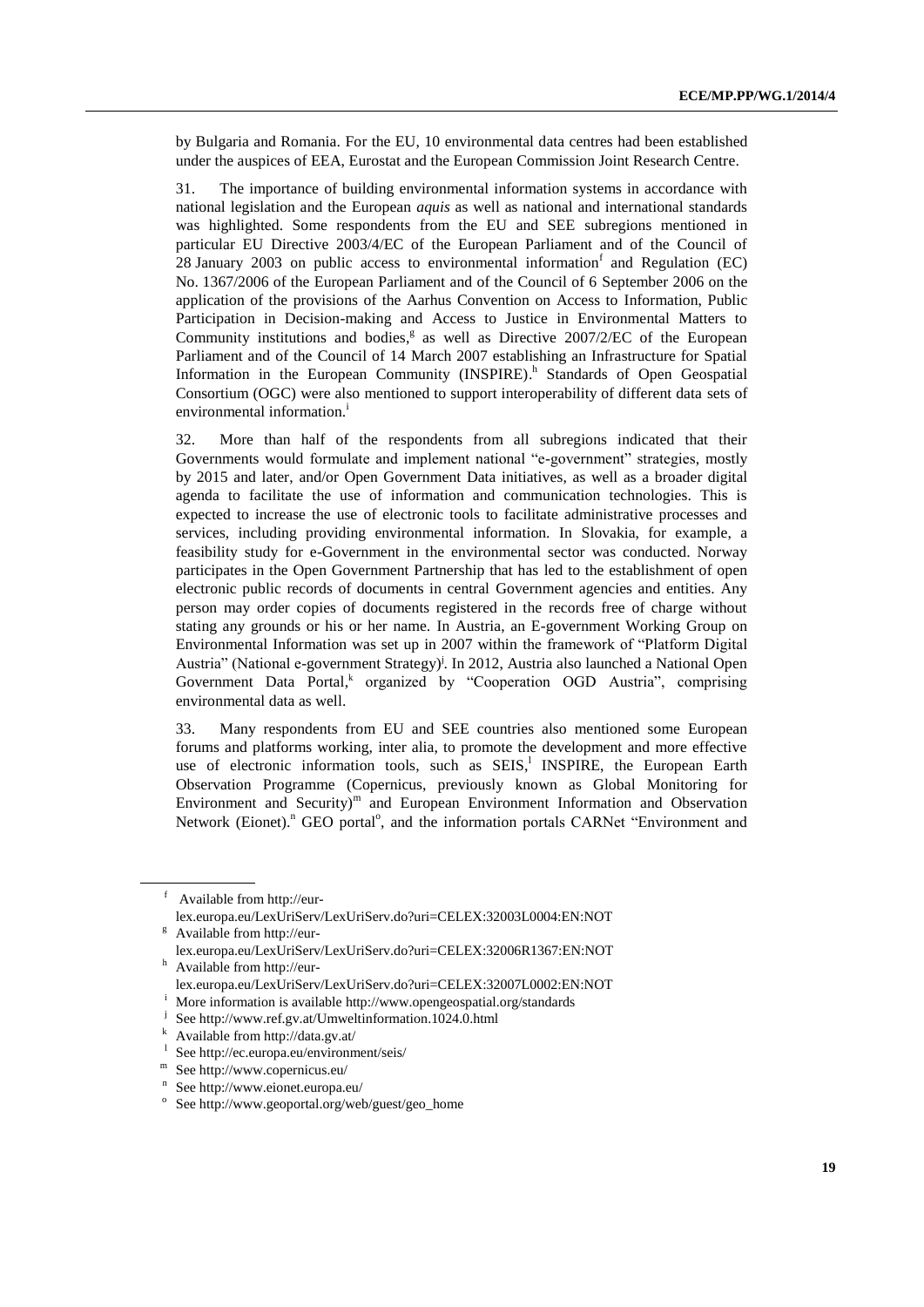sustainable development in Central Asia and Russia<sup>7</sup> and CAWaterinfo<sup>q</sup> were also mentioned.

34. Public participation in environmental decision-making processes (in the sense of articles 6, 7 and 8 of the Convention) is reported increasingly to take place electronically. Some electronic tools are used by the Parties to support these processes. For example, public e-consultation platforms were used by eight EU countries and Norway, five countries of Eastern Europe, the Caucasus and Central Asia and two SEE countries. Internet discussion forums are used in four EU countries and six countries of Eastern Europe, the Caucasus and Central Asia. Some other respondents indicated their plans to use these tools. E-campaigning tools are also used to a limited extent in all three subregions. Public e-committees, e-collaborative environment, e-interviews and e-meetings are less used, although there are plans to start using these tools as well.

35. Many respondents highlighted that electronic tools are mostly used for posting public notices about decision-making procedures and draft legal acts or strategies, plans, programmes and policies relating to the environment, as well as for collecting public comments on the posted drafts. To a lesser extent, these tools are used to facilitate public participation in EIA and other decision-making procedures on specific activities.

36. Internet inventories of administrative procedures in which the public can take part and the periodic certification of Government publication schemes were also cited.

# **IV. Identifying public needs and developing capacities to provide access to environmental information and facilitate public participation in environmental decision-making**

37. When asked to identify the main users of environmental information in the country from a table listing the categories "Government", "Academia and Schools", the "General Public", "NGOs" and the "Private Sector", the majority of respondents indicated that all categories of users were main users.

38. Respondents indicated several methods to identify users' needs for each category of users mentioned above. Most common are identifying the subjects of information requests, the outcomes of meetings, seminars, website surveys, questionnaires and interviews, monitoring of social media posts and forums, expert opinions and cooperation with relevant public authorities and different public and expert networks.

39. Some respondents indicated that no identification of user needs has been conducted.

40. Some respondents highlighted positive experiences in identifying user needs within specific projects aimed at improving particular electronic tools or wider dissemination of environmental information. For instance, Greece had conducted a successful assessment of user needs during the relevant software development projects. The same was done in Serbia during the development of the first national meta-register for environmental information. In 2007, on the twentieth anniversary of the first report on the state of the environment (SoER), the Portuguese Environmental Agency made an assessment, based on a questionnaire, about the use and effectiveness of this tool for collecting and dissemination of environmental information.<sup>r</sup>

p Se[e http://www.caresd.net](http://www.caresd.net/)

<sup>&</sup>lt;sup>q</sup> Se[e http://www.cawater-info.net](http://www.cawater-info.net/)

<sup>r</sup> [Available from http://sniamb.apambiente.pt/docs/REA/REAOT\\_20anos.pdf](../../../in%20preparation/Available%20from%20http:/sniamb.apambiente.pt/docs/REA/REAOT_20anos.pdf)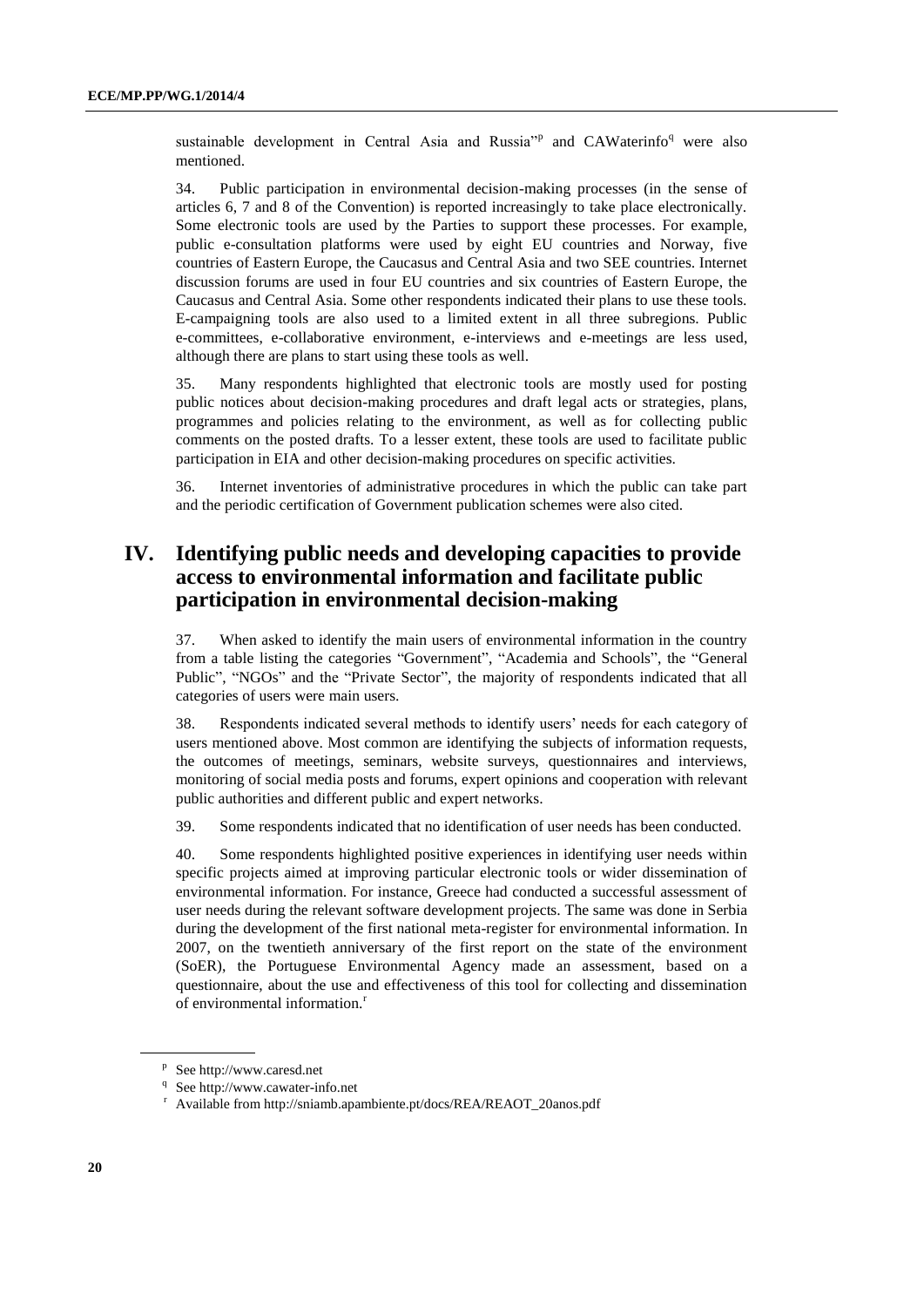41. The public's needs in access to environmental information were addressed by the European Commission through the communication, "Towards a Shared Environmental Information System (SEIS)" (COM(2008) 46 final), s staff working document "EU Shared Environmental Information System Implementation Outlook" (SWD (2013) 18 final)<sup>t</sup> and the communication, "Improving the delivery of benefits from EU environment measures: building confidence through better knowledge and responsiveness" (COM/2012/095 final).

42. Progress in improving electronic access to environmental information was reportedly being communicated to the public through a variety of media at the national and local level, including the Internet, electronic bulletins and newsletters, the press and press conferences, specialized environmental magazines, CD-ROMs and other publications, as well as through meetings and conferences.

43. Thirteen of twenty-two Governments reported that comprehensive environmentrelated programmes, including specific training programmes linking the use of information technology applications to the promotion of good environmental governance, had been developed and implemented in their countries. The majority of such training efforts had been periodic and State-financed and had targeted the public sector.

44. Only 39 per cent of respondents reported that their country had an Aarhus Clearinghouse national node web portal in operation in accordance with paragraph 19 of the recommendations. Only 27 per cent (mainly in the countries of Eastern Europe, the Caucasus and Central Asia) reported that they had designated an Aarhus Clearinghouse National Node Administrator responsible for collecting, managing and updating the information contained in the national node and providing the necessary information for the central node of the Convention's clearinghouse mechanism.

# **V. Challenges and obstacles to the use of electronic information tools to provide access to environmental information and facilitate public participation in environmental decision-making**

45. Several institutional, economic and legal challenges and obstacles to the use of electronic tools to implement the recommendations were identified as important (see graphs 4.1–4.3 of the accompanying document). Among the institutional challenges mentioned were:

(a) Poor cooperation with other agencies collecting environmental data, especially in the countries of Eastern Europe, the Caucasus and Central Asia and SEE countries;

- (b) The limited scope or extent of the environmental data collected;
- (c) Limited standardization of data sets, especially in SEE countries.

46. Access to the Internet itself was cited by some respondents from countries of Eastern Europe, the Caucasus and Central Asia as a barrier, including a lack of financial resources,

<sup>s</sup> Available fro[m http://eur-](http://eur-lex.europa.eu/LexUriServ/LexUriServ.do?uri=CELEX:52008DC0046:EN:NOT)

[lex.europa.eu/LexUriServ/LexUriServ.do?uri=CELEX:52008DC0046:EN:NOT](http://eur-lex.europa.eu/LexUriServ/LexUriServ.do?uri=CELEX:52008DC0046:EN:NOT) <sup>t</sup> Available fro[m http://eur-](http://eur-lex.europa.eu/LexUriServ/LexUriServ.do?uri=CELEX:52008DC0046:EN:NOT)

[lex.europa.eu/LexUriServ/LexUriServ.do?uri=CELEX:52008DC0046:EN:NOT](http://eur-lex.europa.eu/LexUriServ/LexUriServ.do?uri=CELEX:52008DC0046:EN:NOT) <sup>u</sup> Available fro[m http://eur-](http://eur-lex.europa.eu/LexUriServ/LexUriServ.do?uri=CELEX:52012DC0095:EN:NOT)

[lex.europa.eu/LexUriServ/LexUriServ.do?uri=CELEX:52012DC0095:EN:NOT](http://eur-lex.europa.eu/LexUriServ/LexUriServ.do?uri=CELEX:52012DC0095:EN:NOT)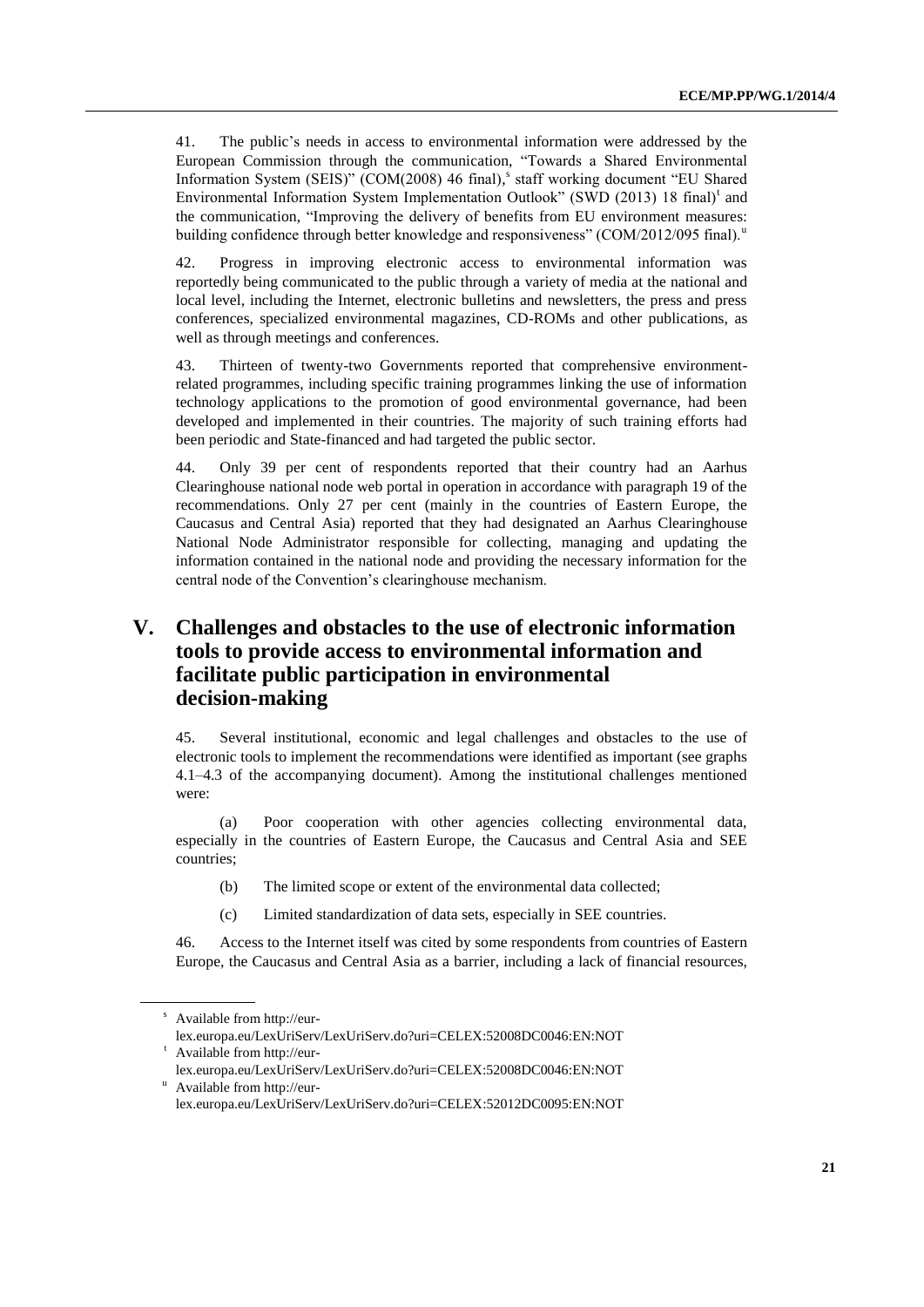the high cost of online access and the cost and limited availability of equipment. Respondents from the EU and countries of Eastern Europe, the Caucasus and Central Asia also mentioned a lack of technical support and professional networks. No experience to involve public-private partnerships to address these challenges and obstacles was mentioned. In some cases the poor state of the national telecommunications infrastructure was mentioned.

47. The lack of clear legislation on public access to environmental information remains a challenge to various extents in all three subregions.

# **VI. Conclusions**

48. The responses to the questionnaire demonstrate a broad level of activity at the national level to implement the recommendations contained in decision II/3. Trends in electronic accessibility of environmental information continue to be headed in a positive direction in all subregions. The legal framework to provide public access to environmental information through the Internet has been strengthened, but also needs further improvements. No costs and almost no registration or signing-in procedures for users were reported.

49. The implementation of the electronic access to information provisions of the Convention is improving, as reflected by, for example, the nearly universal practice of publishing state-of-the-environment reports online. Also, the increasing availability of a range of reference documents and data is a positive development. This includes texts of legislation, regulations, rules and other legally binding instruments on or relating to the environment; texts of policies, plans and programmes on or relating to the environment, and environmental agreements; data on environmentally significant releases and transfers of pollutants, within the scope of the Protocol on PRTRs; and environmental monitoring data held by or on behalf of public authorities. The increasing use of geo-spatial technologies when presenting environmental information might facilitate better decision-making in environmental matters and better satisfaction of users' needs.

50. The dissemination of environmental information through the websites of national environmental authorities, the increasing use of general governmental portals for this purpose and the establishment of national specialized web portals dedicated to environmental information remains a relatively strong area of national performance.

51. The status of implementation at the regional (State, provincial) and local levels is less clear, with some regions advancing ahead of national practice while others lag behind. Coordination of different levels of administration responsible for providing environmental information is sometimes cited as difficult, time consuming and costly. Nevertheless, assisting regional and local public authorities in better structuring their websites was reported by several respondents as a useful step to improve public access to environmental information at the regional and local levels.

52. Further improvement of environmental information is needed for access to documentation forming an integral part of the environmental decision-making procedure regarding specific activities, including EIA, state environmental expertiza, as applicable, licences and permits, as well as strategic decision-making, including SEA, as applicable.

53. By contrast, implementation of electronic public participation is still under development. Electronic tools are mostly used for posting public notices about decisionmaking procedures and draft legal and policy documents relating to the environment as well as for collecting public comments on the posted drafts. To a lesser extent, these tools are